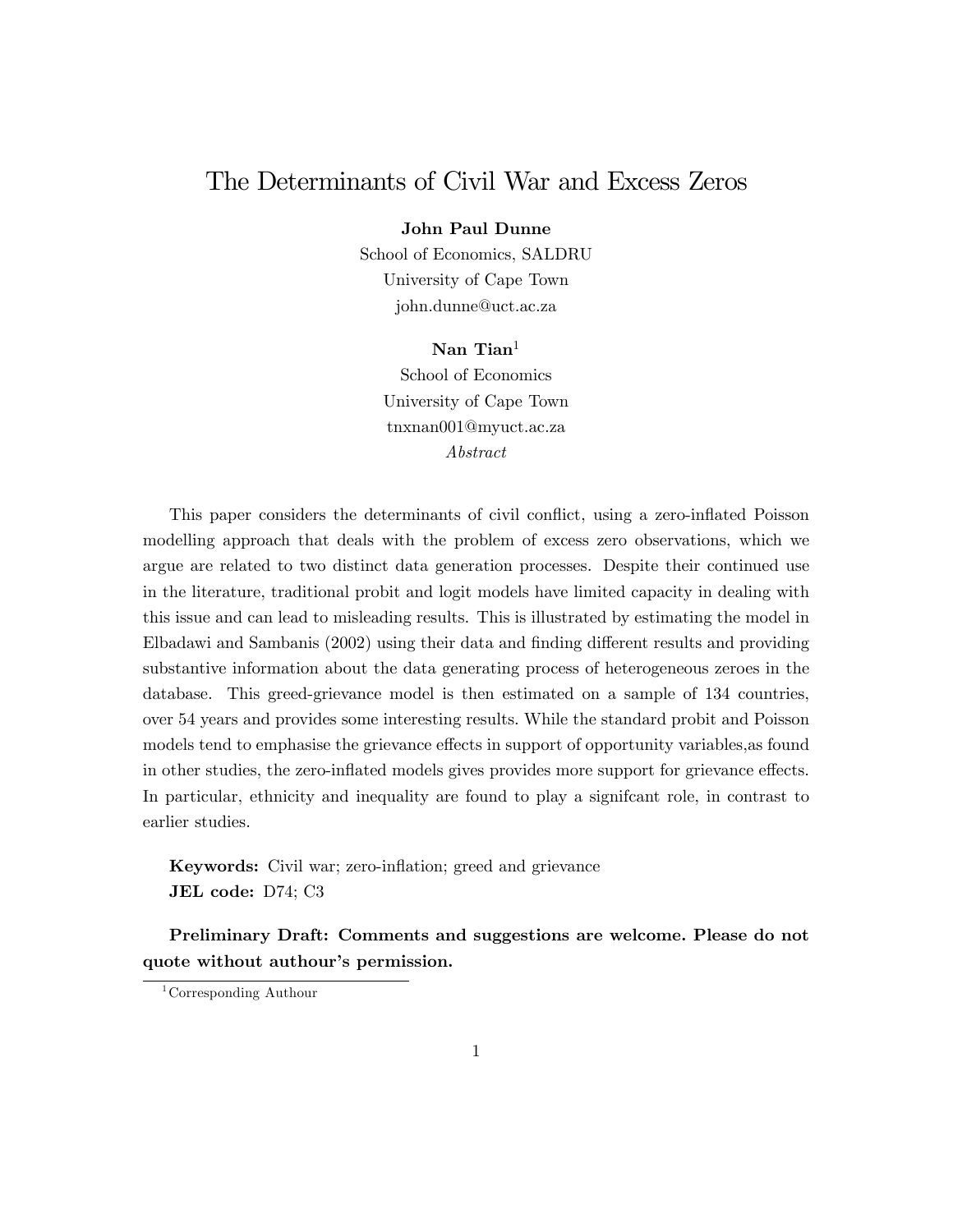### 1 INTRODUCTION

Following Collier and Hoeffler (2004), empirical work on the causes of civil war burgeoned, providing valuable insights into why conflicts start and continue and the role of economic factors (Blattman and Miguel, 2010). In empirical research almost all studies use some form of probit or logit model to estimate a zero-one dependent variable on a panel or cross section of countries. There is, however, a potential in that these models do not deal well in situations where there are a large number of zeros in the dependent variable and this is likely to be the case for conflict as, fortunately many country-year observations are zero. Until recently there has been little recognition of this issue, possibly because the earlier models were estimated on cross section data or five year average panels, but the use of annual data in panels has made it an issue of greater concern. Using a probit or logit model in the presence of excess zeroes can potentially lead to biased estimates results due to the correlation of the error term with the explanatory variables (Bagozzi et al, 2014).

In conflict studies the dependent variable normally takes the value zero when the number of battle-related deaths does not exceed exceed a particular bound, e.g. 1000, but this encompasses a situation when the number of battle related deaths is below the threshold and there is complete peace and one where there are minor conflicts still present. In addition, heterogeneity across countries means that a zero may represent a break between conflicts in a conflict ridden country, or a year of peace in a peaceful coujntry. Consider the difference between a zero for Sweden, Singapore or Australia with a close to zero chance of civil war, and a zero for countries like Ethiopia or Cambodia. Thus, while coded uniformly, the zeros can come from two distinct processes or sources and not taking this into account can lead to statistically biased estimates when evaluating the impact of explanatory variables on the dependent conflict variable.

A second issue is that when the dependent variable has excess zeroes probit and logit models cannot statistically account for the observable and latent factors that generate the high proportions of zeros. The normal probit and logit models generate only one latent equation and are unable to account for or differentiate between the different additional weights put on zero observations, especially if the zeroes relate to different processes. Using probits or logits in hypothesis testing could lead to model misspecification (Harris and Zhao, 2007). A further concern is whether the probit or logit models conform to the process that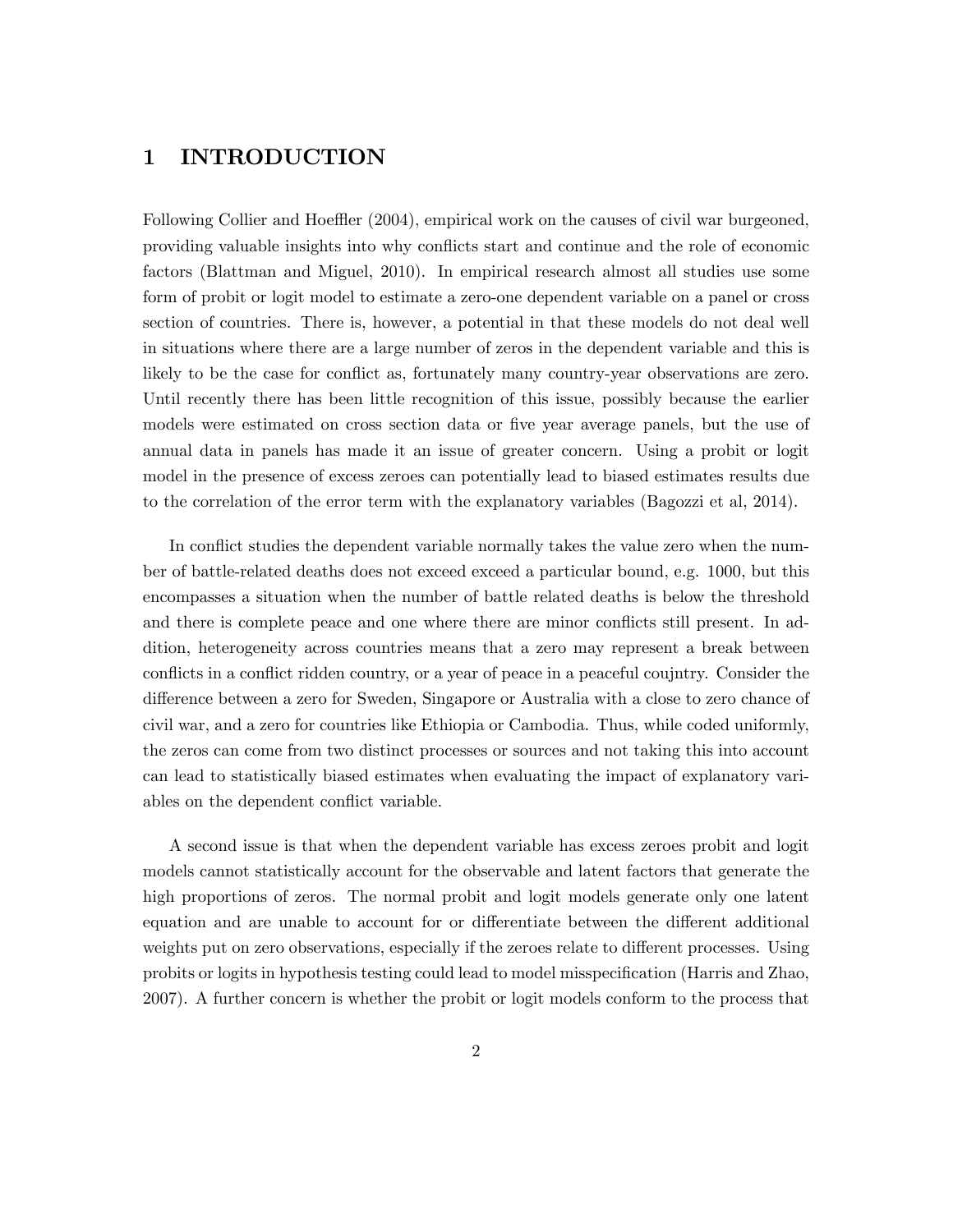generated the data. In the case of civil conflict, an event count process that is characterised by having a rare occurrence, a Poisson distribution is likely to be better suited to the data than logistical or normal distributions (Smith and Tasiran, 2012). This indeed has been confirmed by Richardson (1960), Wilkinson (1980) and Benoit (1996).

To get some idea of the likely effect of using logit or probit models, when a split population model might be more suitable, this paper starts by revisiting the Elbadawi and Sambanis (2002) study on the determinants of civil war prevalence and applying a zero-inflated poisson model (ZIP) to their data, considering the impact on the results and its implications<sup>2</sup>. It then uses the zero-inflated model to revisit the greed and grievance debate on an updated dataset of 134 countries for the period 1960 to 2013. The next section presents the zero-inflated probit model, which is then followed by the results of the reestimation of the Elbadawi and Sambanis (2002) study. Section four applies the zero inflated poisson model to a new dataset and the final section presents some conclusions.

### 2 MODELLING CIVIL CONFLICT

In most analyses of the determinants of conflict, an ordered dependent variable is used in which a given country-year is assigned a zero for peace and a value of one when violence between the state another side reaches a given threshold, classifying it as a civil war. In most studies this will mean that there are a large number of zero observations as peaceful years will dominate conflict years. These zeros can also reflecting rather different states, one where the structural and societal forces ensure a zero probability of civil conflict regardless of greed or grievance incentives and another that relects a break in conflict and a high probability of return to conflict. The first group of zeros will often be advanced economies, such as Norway, Sweden, and Japan and could be labelled "complete-peace". The second group, will often be found in developing regions such as sub-Saharan Africa, Asia or Latin America, from which the zeroes can be labelled as "incomplete-peace". The main difference between the first and second type of zero is that while the probability of transition into war for first type is zero, the observations for "incomplete-peace" group is not. In the case of

<sup>&</sup>lt;sup>2</sup>Prevalence can be defined as the likelihood of observing a civil war at any point in time  $Y(t)$ , estimating the probability of that  $Y(t) = 1$  is the sum of the probability that war occurs at time t contingent on there being no war at  $t-1$  and the probability that war occurs at time t given that war had been ongoing at time  $t - 1$ .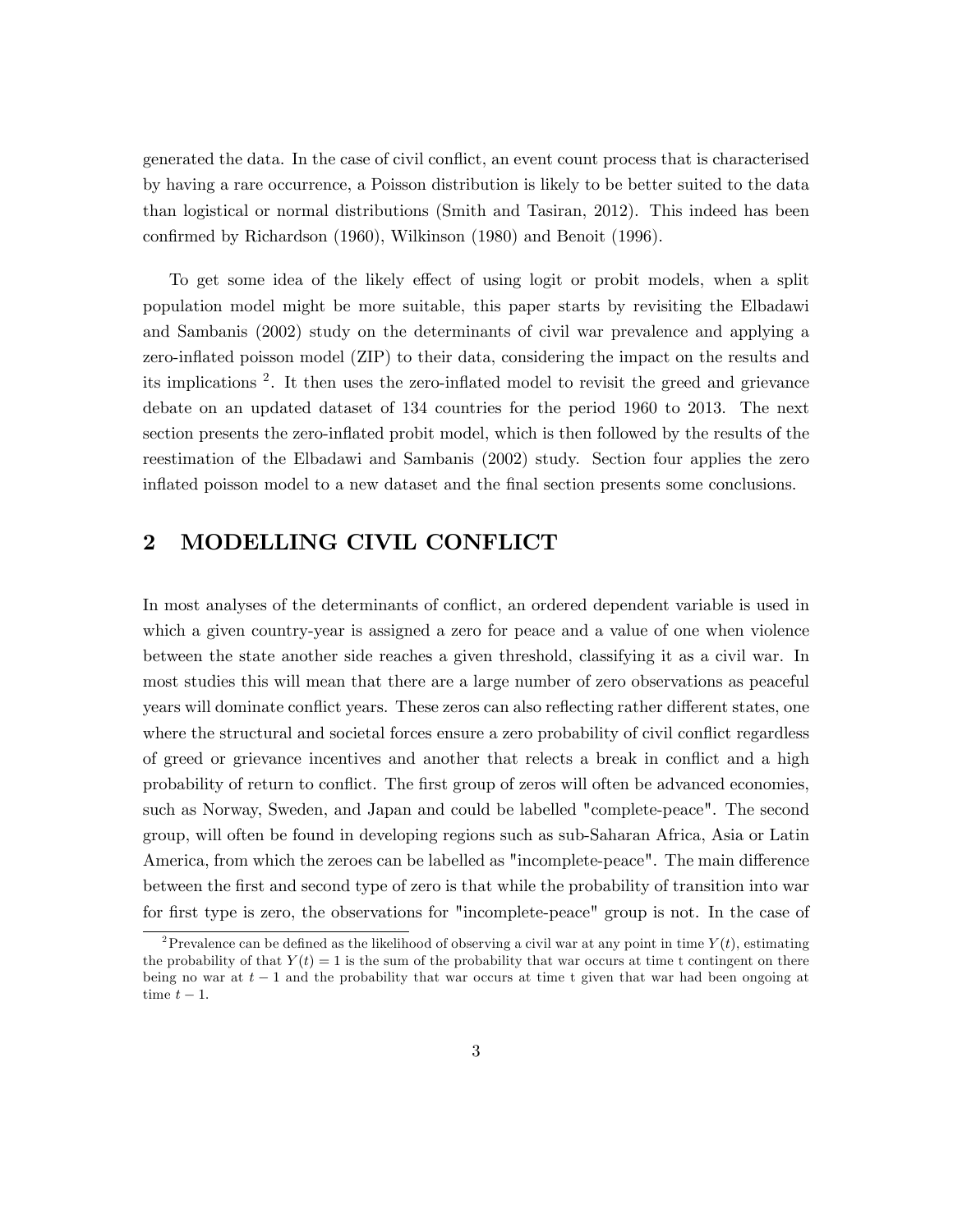a "incomplete-peace" country conflicts of interest or grievance can induce violent conflict. There is also a third group of zero observation where there is still civil conflict taking place, but the violence has not reached or has gone beyond the threshold that is used to define a conflict, often 1000 battle related deaths. Such cases can be labelled as "incomplete-war". Given the high proportion of heterogeneous zeroes in the analysis, using ordinary probit or logit models may not be an appropriate tool for statistical inference and can potentially give biased estimates Bagozzi et al (2014).

A more statisfactory alternative is the use of split population or two-part models proposed by Harris and Zhao (2007) and Vance and Ritter (2014). This is typically in the form of a zero-inflated poisson (ZIP) model, where estimations follow two stages. The first of the two latent equations, stage one, is a probit selection equation, while the second stage is a poisson equation. This splits the observations into two processes each potentially having different sets of explanatory variables. In the context of civil war incidence, zero observations in process  $0 \ (w_i = 0)$  include inflated zeroes that never experience civil war (e.g. Sweden), while zero observations in process  $1(w_i = 1)$  includes cases for which the probability of transitioning into a civil conflict is not zero and civil war casualties have not reached the lower bound (or limit) of 1 000 battle related deaths. The binary variable  $w$ indicates the split between process 0 (with  $w_i = 0$  for no war) and regime 1 (with  $w_i = 1$ ) for war). w is related to the latent dependent variable  $w_i^*$  so that  $w_i = 1$  for  $w_i^* > 0$  and  $w_i = 0$  for  $w_i^* \leq 0$ , where  $w_i^*$  now represents the propensity for participation in which the response variable  $Y_i$  (i.e conflict) has the distribution:

$$
\Pr(Y_i = y_i) = \begin{cases} w_i + (1 - w_i)^{e^{(-\lambda_i)}} & , y_i = 0\\ (1 - w_i)^{e^{(-\lambda_i)}} \frac{\lambda_i^y}{y!}, & , y_i > 0 \end{cases}
$$
(1)

where the parameters  $\lambda_i$  and  $w_i$  depend on vectors of covariates  $x_i$  and  $z_i$ , respectively, which are modelled as:

$$
\log(\lambda_i) = x_i^t \beta \tag{2}
$$

and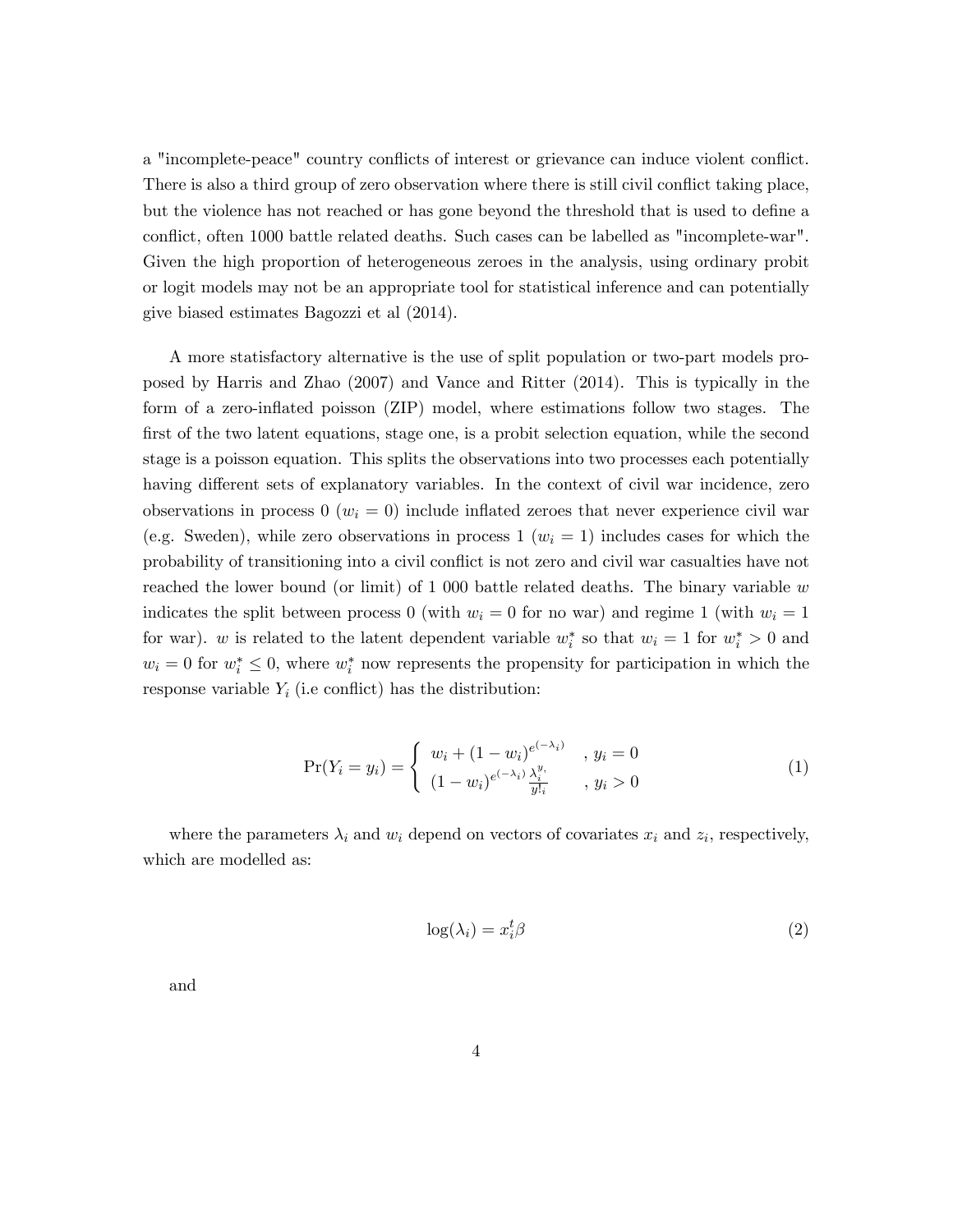$$
\log(\frac{w_i}{1 - w_i}) = z_i^t \gamma \tag{3}
$$

with mean and variance as  $E(Y_i) = (1-w_i)\lambda_i$  and  $var(Y_i) = (1-w_i)\lambda_i(1+w_i\lambda_i)$ . In this ZIP model, the matrices  $z$  and  $x$  contain different sets of experimental factor and covariate effects that relate to the probability of the "zero-state" (zero probability of civil war) and the Poisson mean in the "nonzero-state" (probable civil war), respectively. Thus, the  $\gamma$ 's have interpretations in terms of the factor level effect on the probability that there is a zero probability of conflict and the  $\beta$ 's have the interpretation of the effect on the average risk of civil war when the probability is non-zero. Following Lambert (1992) the ZIP model (equation 1) can be regressed using maximum likelihood with an Expectation-maximum  $(EM)$  algorithm<sup>3</sup>.

While empirical research on the determinants of civil conflict has generally followed a more standard approach of assuming normality, conflict data is count data produced in a discrete and countable manner and the number of events can also never be negative or a non integer. This does not suggest a normal distribution and the error terms in a regression would not be normally distributed and the observed variables would not be a linear function of the covariates (Benoit, 1996). When civil conflict is a random event, and is observed at the end of each observation period  $i$  (common in conflict studies), then the data will conform to a Poisson process which has a rate of occurence  $\lambda$ , where  $\lambda > 0$ , as long as the zero events occurred at the start of the period and no more than one event occurs at the same time. Both these assumptions are satisfied in civil war research, as no more than one civil war can occur in a given country, by definition, and since civil war is defined as an event that has either more than 25 or 1000 battle deaths in a given year, occurrences in the beginning or previous period are independent events, since conflicts are only recognised if the threshold has been reached by the end of a calender year. The Poisson distribution used in this model seems more suitable and has been shown to fit the distribution of conflicts over time

Using this method allows more accurate estimates to be obtained than using the standard probit model, as the probability of a zero observation is now modelled conditional on the probability of zero from the probit process plus the probability of being in process

 ${}^{3}$  For full derivation of the model see Lambert (1992) and Hall (2000).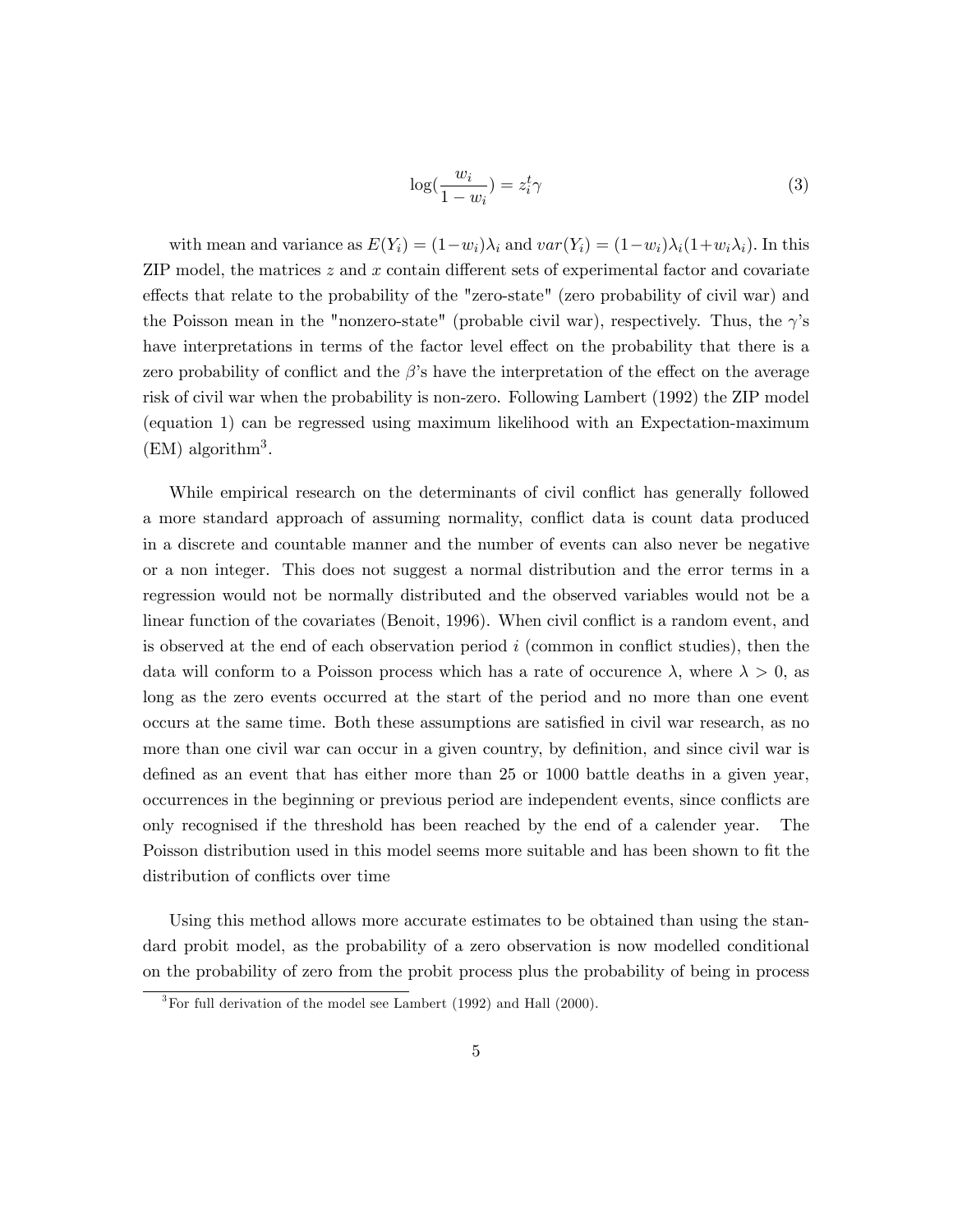0 from the splitting equation. It should be noted that the usefulness of the model (i.e. unbiased estimates) declines when the size of the split in the sample population becomes very big or very small and can lead to biased results, with statistal inference increasingly difficult as the proportional of zeroes gets closer to one. Bagozzi et al (2014) suggests that this will become an issue when there are less than 10 percent or greater than 90 percent of zero observations.

### 3 AN EMPIRICAL INVESTIGATION

Elbadawi and Sambanis (2002) provides an influential contribution to the 'greed-grievance' debate by combining Collier and Hoeffler's  $(2004)$  model of civil war onset with Collier, Hoeffler and Soderbom's (2004) model of civil war duration. Their model predicts the prevalence of civil conáict, based on opportunities for rebellion against its constraints. These opportunities are divided into greed versus grievance or rebellions that generate profit versus rebellions triggered by genuine grievance. They code incidents as civil conflicts using five categories,  $(1)$  the war caused more than 1 000 battle-related deaths,  $(2)$  it challenged the sovereignty of an internationally recognised state, (3) it occurred in the territory of the state, (4) it included the state as a principle combatant, and (5) the rebels were able to mount a organised military opposition to the state. Their sample includes over 150 countries with available data from 1960 to 1999, with a dependent variable having about 81 percent of zero or peace observations. Using a probit model, Elbadawi and Sambanis find that prevalence of civil war is consistent with earlier studies on war onset and duration (Table 1, column 1). It is positively ináuenced by primary commodity exports as a share of GDP (a proxy for "looting" or economic opportunity), population and previous wars experiences in the past 10 years, while the level of GDP, the growth of per capita GDP and squared term of primary commodity exports as a share of GDP having negative effects. As with most studies in the literature, none of the grievance factors ethnic fractionalisation, ethnic dominance nor democracy (proxy for political rights) were statistically significant.

Given the high proportion of heterogeneous zeroes, which can be thought of as including "complete-peace" or "incomplete peace" as discussed earlier, the use of a simple probit can be questioned and a zero-inflated Poisson model (ZIP) would seem more suitable. The results for both are presented in Table 1. The first set of results (1) provide the standard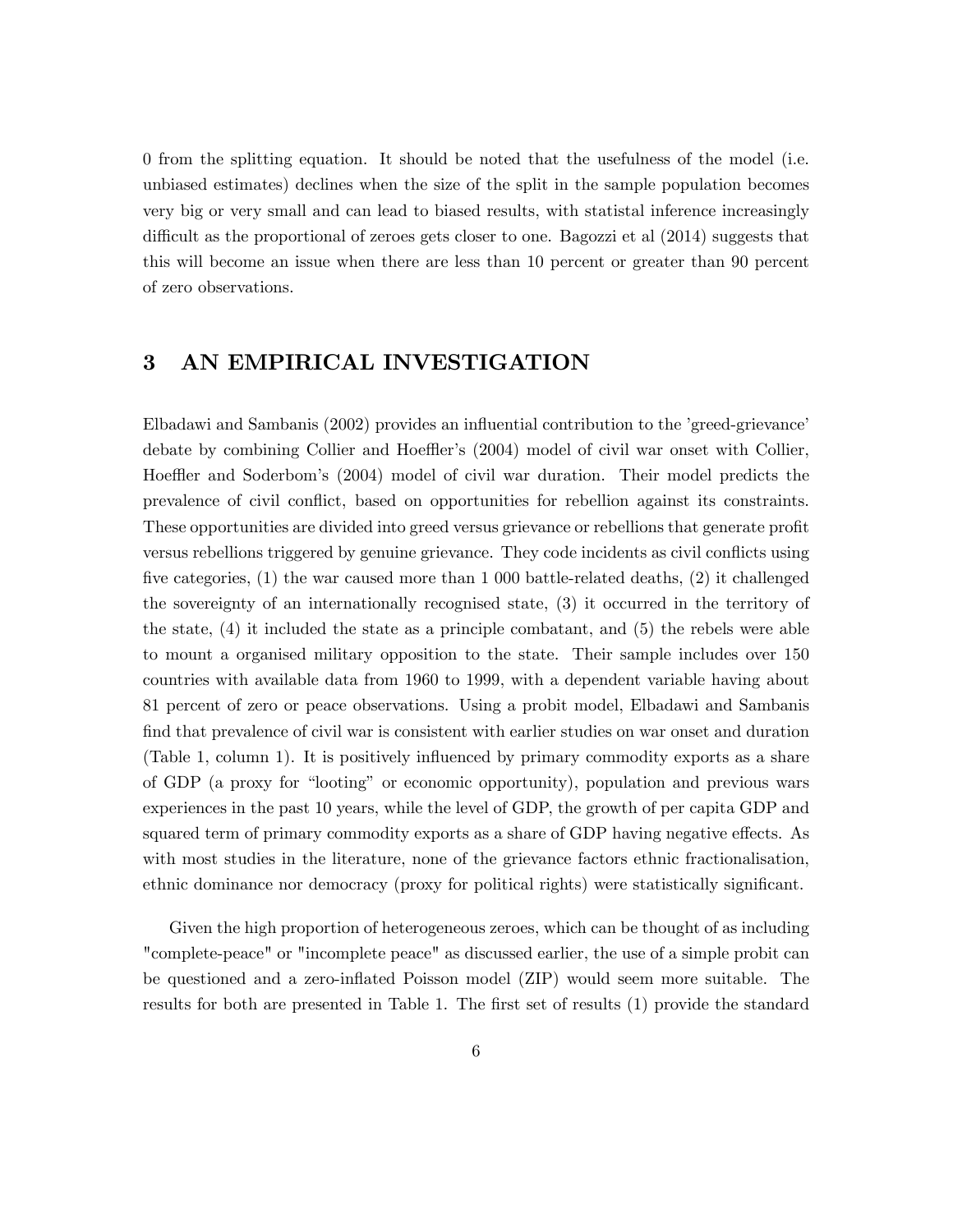probit model estimated by Elbadawi and Sambanis (2002) and the next two columns (2) give the ZIP results, the Örst stage probit estimates (Outcome) and the second stage (Inflation) estimates. The second half of the Table 1, specification's  $(3)$  and  $(4)$  replicates the estimation method but replaces ethnolinguistic diversity with ethnic dominance. In order to remain consistent, covariates in the outcome equation of the ZIP model must be identical to the normal probit. Moreover, in identifying plausible indicators for conflict "relevance", variables that are included in the inflation equation should directly influence the probability that a country in any given year always experiences peace (i.e. per capita GDP, ethnic diversity or political freedom).

Comparing the first set of results, the probit and ZIP estimates for the outcome equation  $(1)$  and  $(2)$  show similar coefficient estimtes for most of the variables, but also a striking difference. The ethnolinguistic diversity variables become significant in the ZIP model. This is also true when ethnic dominance is used (3) and (4), with the polity index also becoming important. The estimates for the zero-inflated inflation equation  $(2)$  seem reasonable, with the share of exports in GDP, log population and ethnolinguistic diversity reducing the likelihood that the zero is a 'compete peace' observation, and real GDP increasing it and when ethnic dominance is used  $(4)$  real GDP has a positive and significant effect as does the polity index, with log of population negative.

The Vuong (1989) test rejects the hypothesis that the traditional probit or logit models are better, thus favouring the zero-inflated models as a less biased estimator. A robustness check across the different specifications used by Elbadawi and Sambanis reveals the same consistent results. All the coefficients in the ZIP model, except log population and primary commodity exports as a share of GDP have larger coefficients than in the standard probit, suggesting that not allowing for zero-inflation leads to civil war risk being underestimated.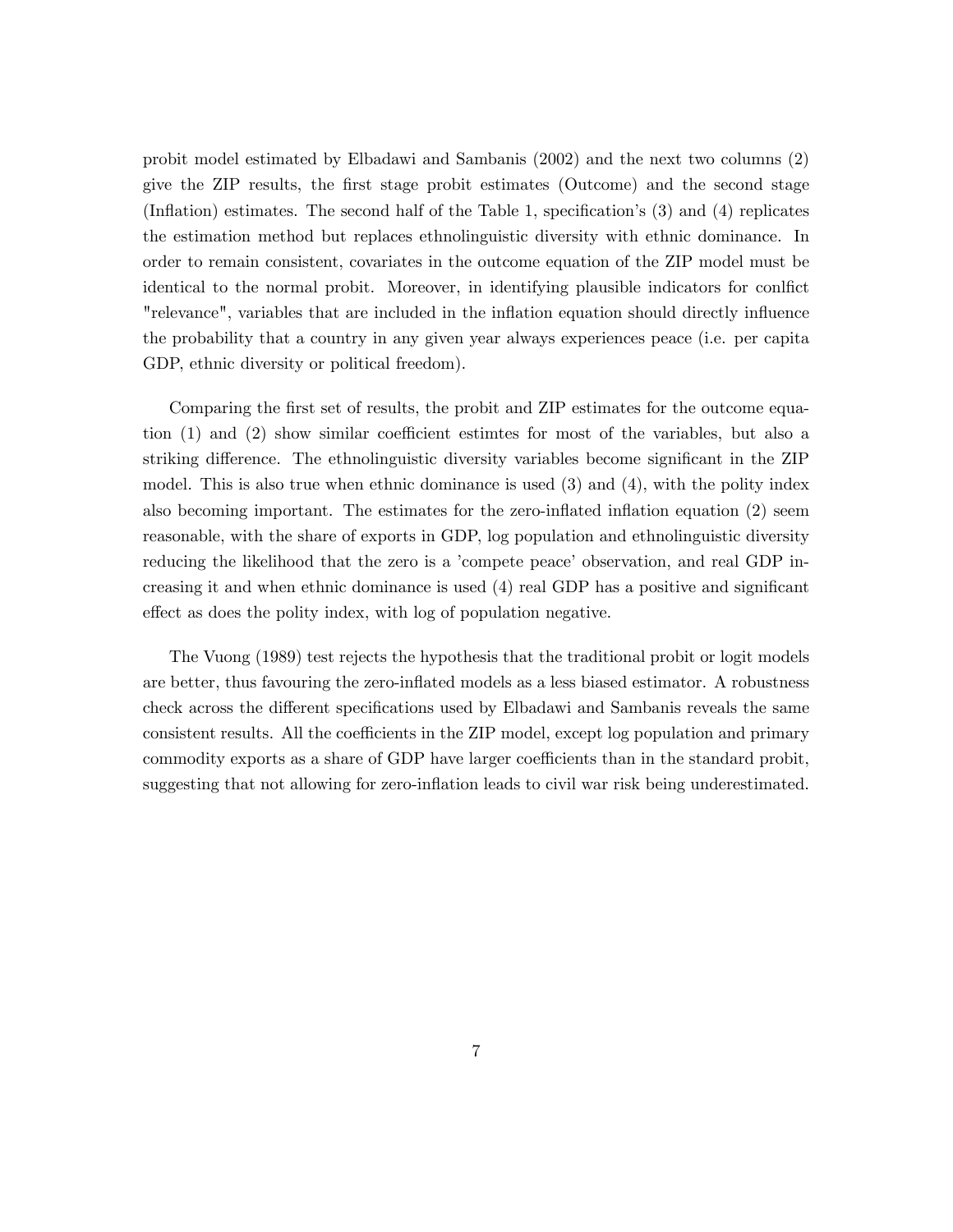|                                   | (1)               | (2)                      |            | (3)         | (4)                      |            |
|-----------------------------------|-------------------|--------------------------|------------|-------------|--------------------------|------------|
|                                   | Probit            | <b>ZIP</b>               |            | Probit      | <b>ZIP</b>               |            |
|                                   | Outcome           | Outcome                  | Inflation  | Outcome     | Outcome                  | Inflation  |
| Pri Exports/GDP                   | $10.53*$          | $9.488*$                 | $-2.276$   | $10.57**$   | $10.14**$                |            |
|                                   | (4.136)           | (4.341)                  | (5.061)    | (3.835)     | (3.454)                  |            |
| Pri Exports/GDP <sup>2</sup>      | $-21.24*$         | $-23.41*$                |            | $-20.79*$   | $-22.68*$                |            |
|                                   | (9.325)           | (11.31)                  |            | (8.646)     | (8.966)                  |            |
| log real GDP                      | $-0.0003**$       | $-0.0004**$              | $0.0018*$  | $-0.0002**$ | $-0.0002*$               | $0.001*$   |
|                                   | (0.000)           | (0.000)                  | (0.0009)   | (0.0001)    | (0.0000)                 | (0.0005)   |
| RGDPPC Growth                     | $-0.0899**$       | $-0.122**$               |            | $-0.0723**$ | $-1.054**$               |            |
|                                   | (0.0286)          | (0.034)                  |            | (0.0270)    | (0.0212)                 |            |
| Polity Index $(1 \text{ lag})$    | $-0.0115$         | $0.0135\,$               |            | $-0.0105$   | $0.0341*$                | $0.296*$   |
|                                   | (0.020)           | (0.0184)                 |            | (0.0183)    | (0.018)                  | (0.044)    |
| Polity Index <sup>2</sup> (1 lag) | 0.0032            | 0.0035                   |            | 0.0030      | $0.0086*$                |            |
|                                   | (0.0041)          | (0.0042)                 |            | (0.0039)    | (0.0038)                 |            |
| Ethno Diversity                   | 0.0389            | $0.0656**$               | $-0.231**$ |             |                          |            |
|                                   | (0.0258)          | (0.0178)                 | (0.0759)   |             |                          |            |
| Ethno Diversity <sup>2</sup>      | $-0.0004$         | $-0.0007**$              | $0.0024**$ |             |                          |            |
|                                   | (0.0003)          | (0.0002)                 | (0.0008)   |             |                          |            |
| Ethnic Dominance                  |                   |                          |            | 0.362       | $0.389*$                 |            |
|                                   |                   |                          |            | (0.291)     | (0.177)                  |            |
| Log Population                    | $0.599**$         | $0.266*$                 | $-2.532**$ | $0.429**$   | $0.142*$                 | $-2.412**$ |
|                                   | (0.140)           | (0.107)                  | (0.946)    | (0.122)     | (0.073)                  | (0.932)    |
| War in Past 10 Years              |                   |                          |            | $0.735**$   | $1.442**$                |            |
|                                   |                   |                          |            | (0.214)     | (0.235)                  |            |
| Constant                          | $-12.48**$        | $-6.805**$               |            | $-9.548**$  | $-5.535**$               |            |
|                                   | (2.569)           | (1.962)                  |            | (2.223)     | (1.508)                  |            |
| Rho                               | $0.601**$         |                          |            | $0.474**$   |                          |            |
|                                   | (0.086)           |                          |            | (0.104)     |                          |            |
| Observations                      | 783               | 783                      |            | 783         | 783                      |            |
| Zero Observations                 | $\qquad \qquad -$ | 692                      |            |             | 692                      |            |
| Log likelihood                    | $-189.771$        | $-223.663$               |            | $-184.481$  | $-209.713$               |            |
| Wald $\chi^2$                     | 33.11             | $\overline{\phantom{0}}$ |            | 51.82       | $\overline{\phantom{0}}$ |            |
| Vuong test                        |                   | 3.41                     |            |             | 3.68                     |            |

Table 1: Probit, Zero-Inflated Poisson of Civil War Prevalence 1960-1999

Standard errors in parentheses, \*\*  $p<0.01$ ,  $\frac{8}{3}$   $p<0.05$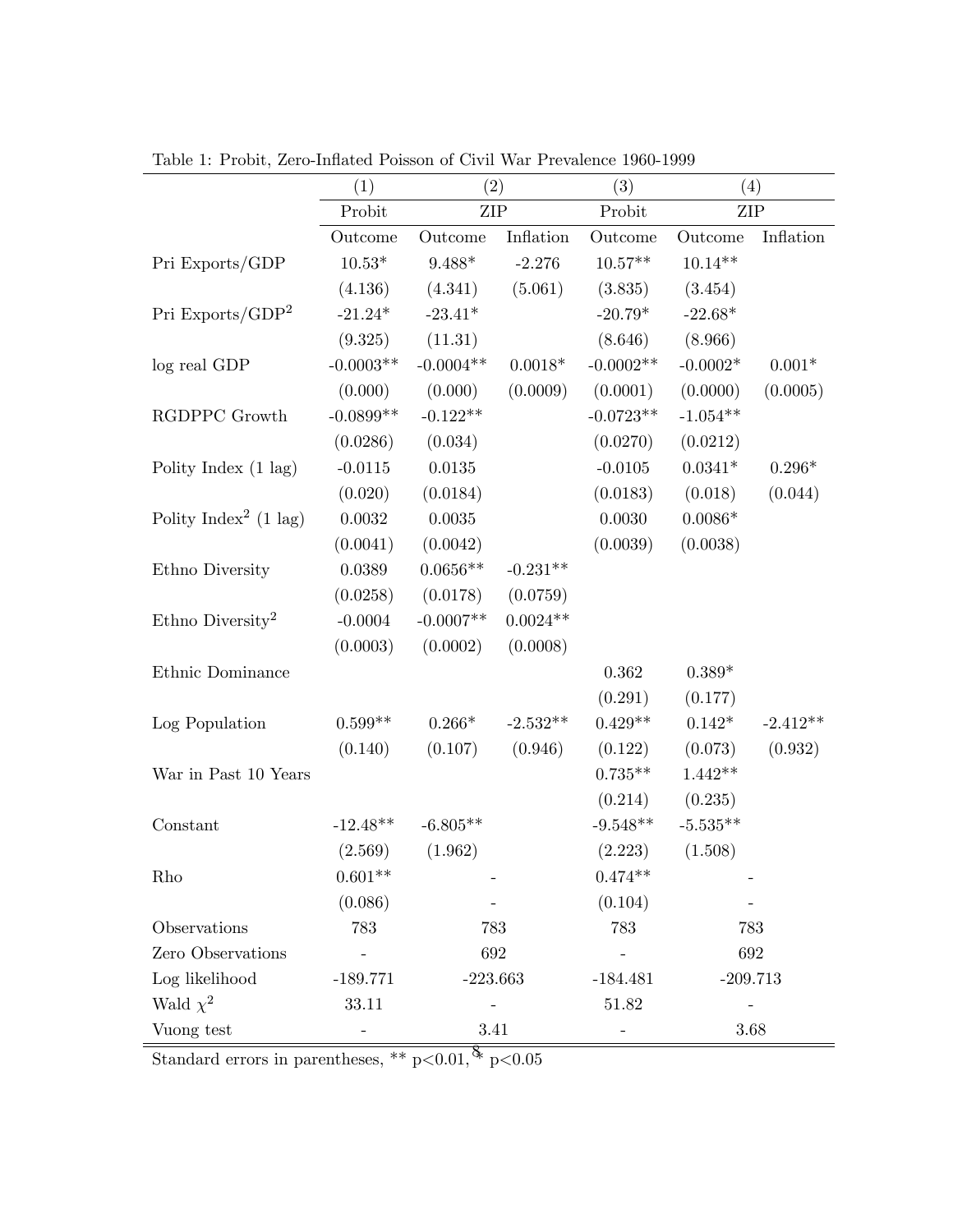These results, using the Elbadawi and Sambanis (2002) data, provide a strong case for arguing that the determinants of conflict literature should move from standard probit and logit models to some form of a ZIP model. If not researchers risk both underestimating the risk of civil conflict and making erroneous conclusions regarding the significant determinants. Given the changes in significance of the grievance terms, if such models had been used earlier the trajectory of the greed-grievance debate may well have been different. Having established that the zero-inflated models yields potentially better results for civil conflict, the next section develops the analysis by estimating a more general greed-grievance model based upon the literature and using data for the period 1960-2013.

#### 4 GREED VS GRIEVANCE REVISITED

To provide the opportunity to specify a general greed grievance empirical model a range of variables were collected based upon the debates in the literature. Proxies for greed or opportunity include real GDP, growth in GDP per capita, degree of urbanisation, life expectancy and natural resource dependence. For this study two sets of income variables were collected, from the World Bank and Penn World Tables 8.0. Degree of urbanisation is measured as the proportion of a country's population living in an urban environment, while life expectancy follows the usual measurement.<sup>4</sup> Male secondary school enrolment was not used in the estimations due to poor and incomplete data. Following from the literature, natural resource dependence is measured by the share of primary commodity exports in GDP. The World Bank provides data for the period 1960 to 1999, which was cross reference it with Fearon (2005) for consistency. The remaining 14 years are constructed using export data (primary commodities) provided by the World Trade Organisation (WTO) and GDP from the World Bank.

Taking into consideration the numerous debates on the measure of natural resource dependence and the type of commodities used, three additional measurements are considered. A measure of oil production in metric tons and oil exports greater than 1/3 total exports are used to proxy for oil abundance and dependence respectively.<sup>5</sup> To distinguish between

<sup>&</sup>lt;sup>4</sup>This data is sourced from the World Bank, the degree of urbanisation can also be thought of as a measurement of geographic dispersion, the greater the urbanisation, the lower the geographic dispersion. All income figures are purchasing power parity (PPP) adjusted.

 $5$ Oil production in metric tons is provided by Ross (2013), this data goes from 1932 to 2011, the additional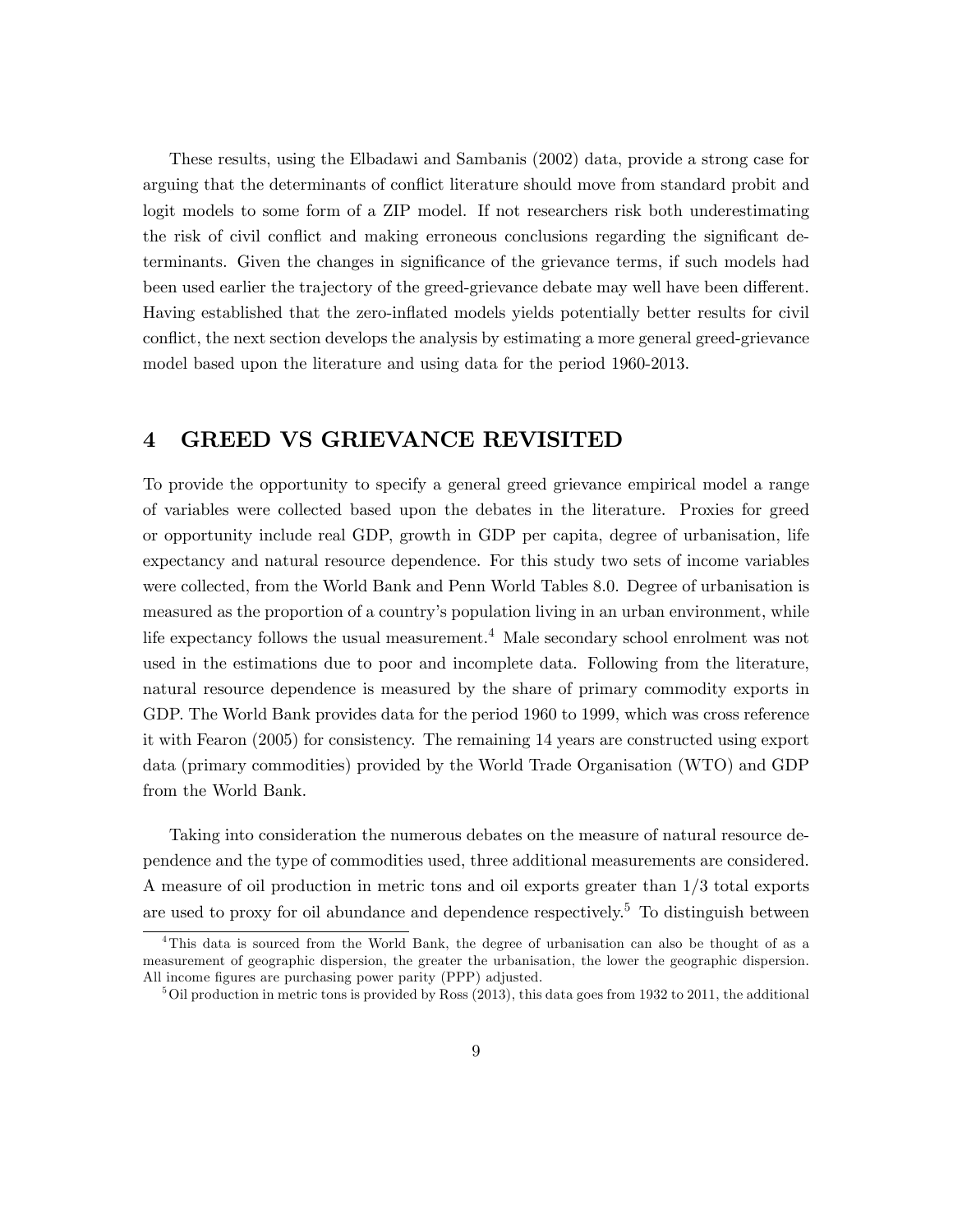fuel and non-fuel minerals with other primary commodities, a mineral dependence variable was created. A country is considered mineral dependent if its mineral exports constitutes 25% or more of a countryís total tangible exports. Mountainous terrain in a given country is included as an indicator of military accessibility or safe havens for rebels

The grievance variables are, for the most part, common to those identified by Collier and Hoeffler (2004) and Fearon and Laitin (2003). This paper considers three measures of grievance: ethnic and religious hatred, political repression or freedom, and income inequality (horizontal inequality). Ethnic fractionalisation is the most commonly chosen indicator to test the linkage between ethnicity and civil conflict.<sup>6</sup> Two measurements of ethnic fractionalisation are borrowed from the two influential contributions to the civil war literature, namely Fearon and Laitin  $(2003)$  and Collier and Hoeffler  $(2004)$ . Another measure of ethnic hatred often used in the literature is ethnic dominance, which is measured as a binary variable taking on the value one if the largest ethnic group in a country consists between  $45\%$  -  $90\%$  of the population. To measure religious religious haterd, Collier and Hoeffler constructed a fractionalisation index analogous to ethnic fractionalisation.

Other things being equal, poltical democracy or freedom should be associated with less descrimination, repression and civil war. Data from the Polity IV database is used to measure political rights, with the variable *polity* ranging from -10 (high autocracy) to 10 (high democracy). The relationship between political freedom and civil war has often been thought of having a non-linear effect (Hegre et al, 2001), this hypothesis is tested through the inclusion of *polity* squared. Three alternative variables are used as substitutes for ethnopolitical and economic grievance. In a recent paper by Buhaug, Cederman and Gleditsch (2014), the authours found the new grievance indices of horizontal income inequality and political discrimination to perform much better than conventional indicators. Economic grievance is captured by the relative gap between the mean national income and the income level of the poorest and richest groups (positive and negative horizontal inequality), while ethno-political grievance is measured by demographic size of the largest discriminated ethnic group.<sup>7</sup>

two years were drawn from the same source as the authour, US energy information administration website for international energy statistics: http://www.eia.gov/cfapps/ipdbproject/IEDIndex3.cfm.

<sup>&</sup>lt;sup>6</sup>Initially used by Easterly and Levine (1997), the fractionalisation index follows in accordance with Herfindahl's formula, and is interpreted as the probability that two randomly selected individual in a population belong to different ethnic groups.

<sup>7</sup>For full description and derivation of the variables see Buhaug, Cederman and Gleditsch(2014)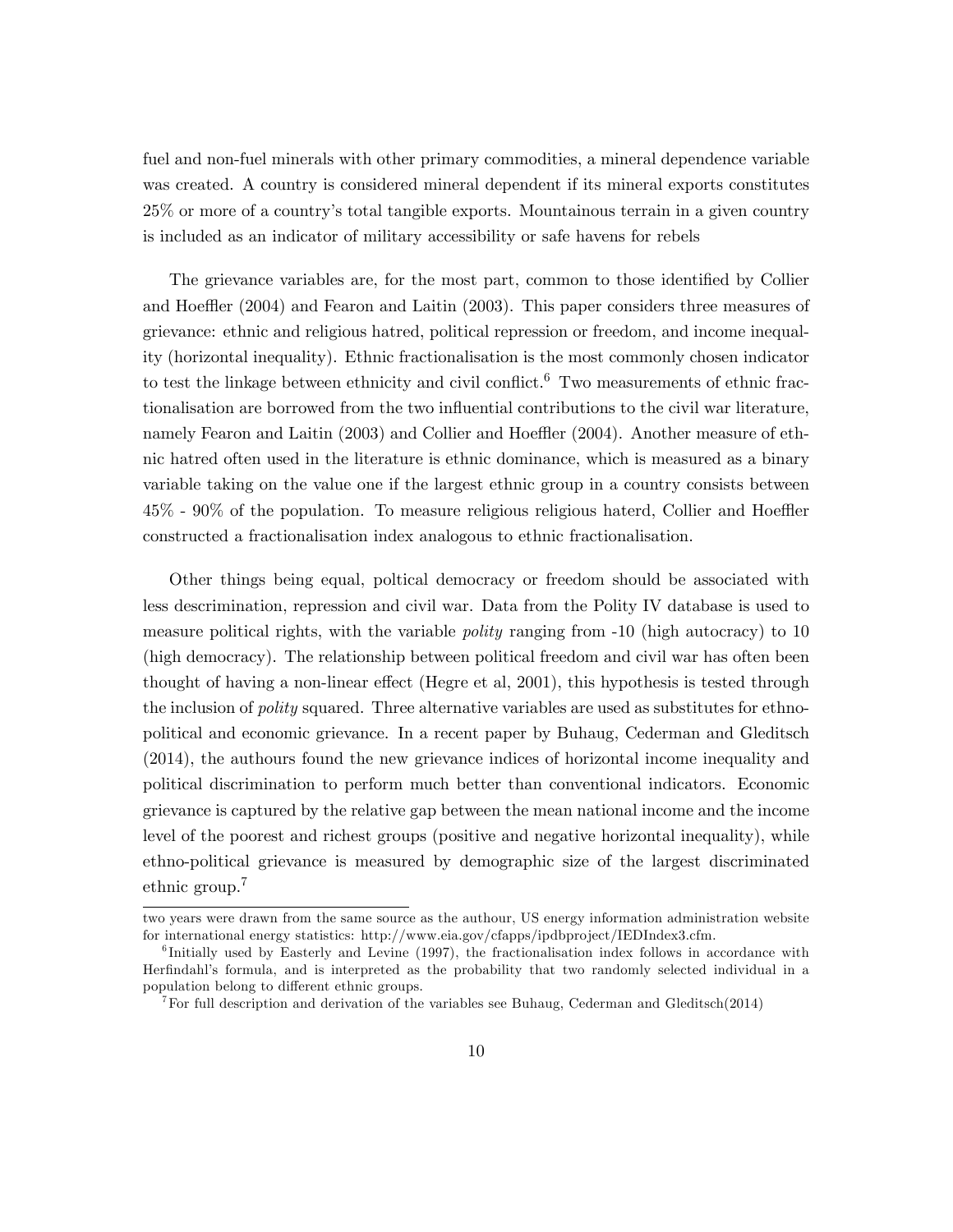The control variables included in the model are the standard ones found in the literature. Population, cold war and Africa feature in various specifications with their effects on civil war prevalence, apart from population, subject to much empirical debate. Finally, the dependent variable used in the paper takes on a value of 0 for all peace year observations and a 1 for civil war years with combat deaths ranging between 25-999 and annual battle deaths of above 1000.

|                                  | Full      |          | <b>Not</b> |           | No        |
|----------------------------------|-----------|----------|------------|-----------|-----------|
|                                  | Sample    | Always 0 | Always 0   | Civil war | Civil war |
| Opportunity                      |           |          |            |           |           |
| Primary Commodity                | 0.156     | 0.178    | 0.139      | 0.109     | 0.164     |
| Exports/GDP                      |           |          |            |           |           |
| GDP per capita (const.US\$)      | 7931      | 14069    | 3311       | 3172      | 8699      |
| GDP per capita growth            | 0.018     | 0.022    | 0.016      | 0.010     | 0.019     |
| Mountainous Terrain %            | 16.38     | 14.93    | 18.11      | 23.16     | 15.33     |
| Rate of Urbanisation             | 46.94     | 56.00    | 39.73      | 40.61     | 47.92     |
| Life Expectancy                  | 61.61     | 66.15    | 57.98      | 59.41     | 61.95     |
| Oil Production                   | 17000     | 13700    | 19300      | 19100     | 16700     |
| (Metric Tons in 000's)           |           |          |            |           |           |
| Mineral Dependence               | 0.493     | 0.415    | 0.545      | 0.550     | 0.484     |
| Oil Exports                      | 0.187     | 0.155    | 0.208      | 0.168     | 0.189     |
| Grievance                        |           |          |            |           |           |
| Ethnic Frac $(F&L)$              | 0.489     | 0.397    | 0.553      | 0.576     | 0.474     |
| Ethnic Dominance                 | 0.470     | 0.483    | 0.467      | 0.549     | 0.457     |
| Religious Frac (index, 0-100)    | 36.47     | 36.07    | 36.58      | $0.36\,$  | $0.37\,$  |
| Polity IV $(-10 \text{ to } 10)$ | 1.13      | 3.84     | $-0.73$    | 0.97      | $1.30\,$  |
| <b>LDG</b>                       | $0.056\,$ | 0.024    | 0.081      | 0.142     | 0.042     |
| NHI                              | 1.189     | 1.064    | 1.278      | 1.398     | 1.155     |
| PHI                              | 1.201     | 1.086    | 1.287      | 1.224     | 1.197     |

Table 2: Descriptive Statistics: Means

Notes: ldg = largest discriminated ethnic group, phi = positive horizontal inequality (relative gap between mean national income and income level of the richest group), nhi = negative horizontal inequality (relative gap between mean national income and income level of the poorest group)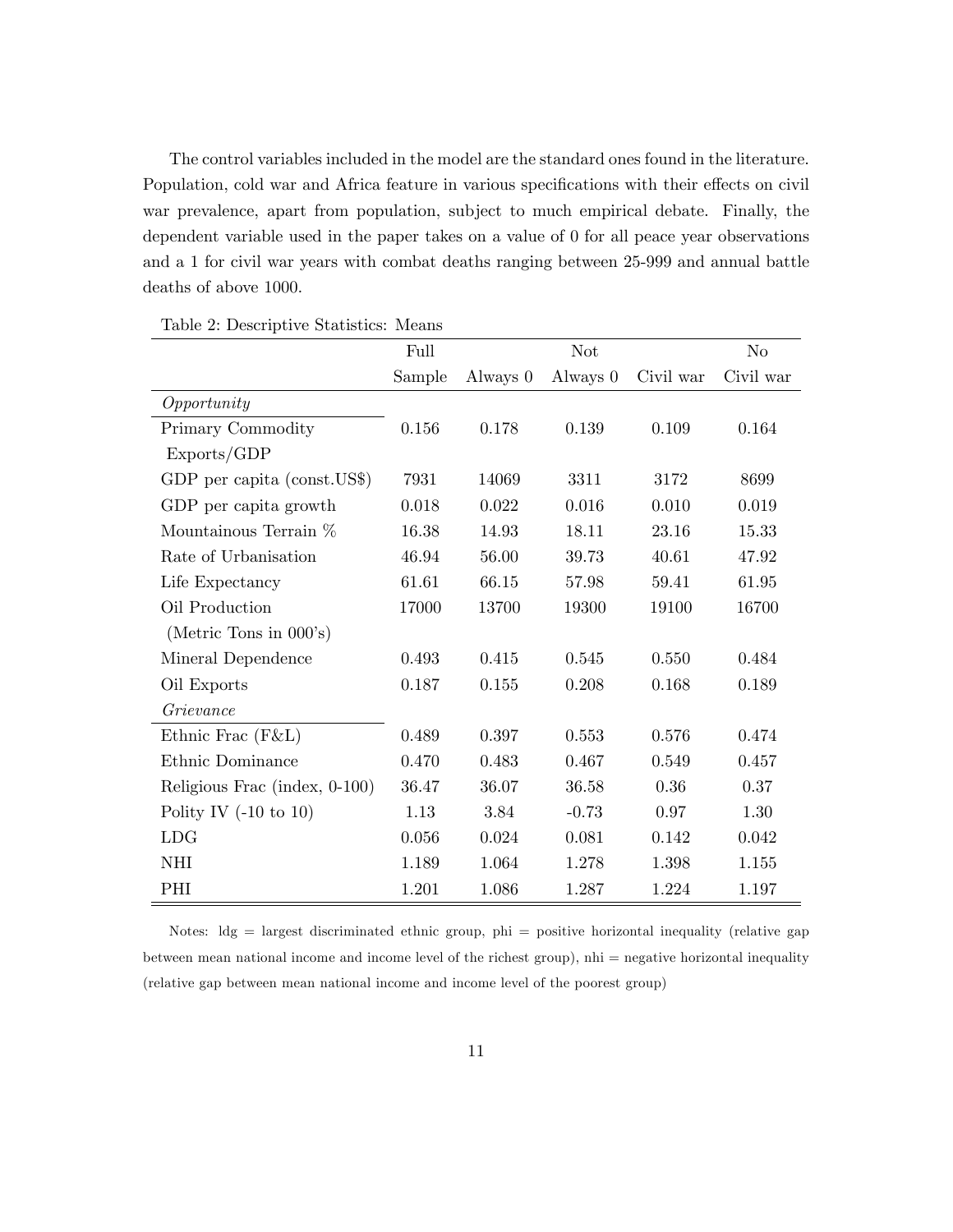Table 2, above, presents the descriptive statistics of the above mentioned variables with a breakdown by conflict experience. These results seem support the central thesis that the different zeroes in the sample are formed through completely separate processes. For the always zero group, GDP per capita, per capita growth, rate of urbanisation, life expectancy and political freedom are all higher than the non-always zero group, while "complete peace" countries all experience lower ethnic and religious fractionalisation and income inequality. Estimted correlations suggest some association between income and inequality variables and the likelihood of a country being completely peaceful versus incompletely peaceful. In episodes of civil conflict, GDP per capita, GDP per capita growth, rate of urbanisation, life expectancy and political freedom are all lower compared to times of peace, ethnic divisions, high income inequality, primary commodity dependence and substantial amounts of rough terrain.

Estimating the probability of civil conflict using ordinary probit and Poisson regressions, with the civil conflict dependent variable taking the value of one if deaths total over 25 in a given battle or over 1000 in a given year and zero otherwise, gave the results in Table 3. The standard probit results (1) show GDP and growth in GDP per capita to be highly significant in decreasing the probability of civil conflict, with primary commodity exports as a share of GDP also highly significant and non linear. Primary commodity exports are seen to initially decrease civil war risk, reaching a trough when it constitutes about  $33\%$  of GDP,<sup>8</sup> therafter increasing civil war risk. As regards to the grievance terms, the Polity IV index squared is significant and ethnic fractionalisation (Fearon and Laitin  $(2003)$ 's definition) and its square, are substantively and statistically significant and non linear, with inceased ethnic diversity first increasing the potential for civil war, peaking at about 68 percent and then decreasing. As for the control variables, population has a positive and significant effect on civil war prevalence while the Cold War dummy is negative and statistically insignificant. The likelihood ratio test of the correlation coefficient  $(rho)$ suggests panel estimator to be preferred to a pooled estimator.

Starting with the inflation equation, the variables of real GDP, per capita GDP growth, political freedom, ethnic diversity all represent plausible indicators that ináuence the probability a country always experiences peace. To this end, the inflation equation confirms that higher income and political freedom does indeed lead to greater probability of being

<sup>&</sup>lt;sup>8</sup>Differentiate the probability of civil war with respect to primary commodity exports  $(4.197/2(*6.436))$  $= 0.326$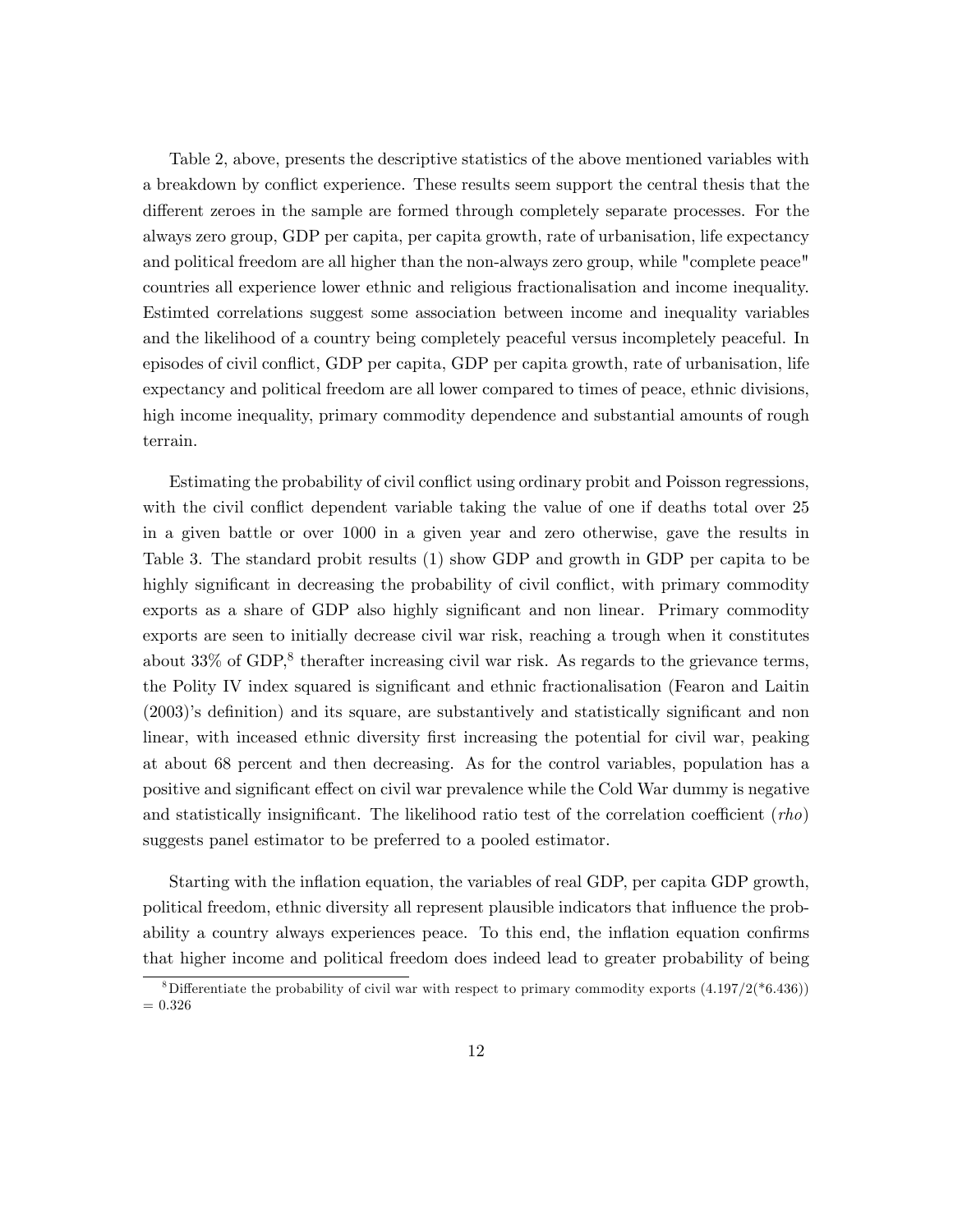in the "complete peace" group, while ethnic fractionalisation, ethnic dominance and population all have a negative effect. The variation in sign between the outcome and inflation estimates makes sense as one equation calculates the likelihood of countries being in conflict and the other of them being in the in the 'complete peace' group, conditional on them not experience battle related deaths above the threshold.

Moving onto the outcome equation of the zero-inflated Poisson model (2) gives signs that are consistent with the standard probit, but there are differences in the significance of the grievance terms. Primary commodity exports as a proportion of GDP shows the same effect as the probit model, albeit at a higher turning point of  $35\%$  while income, both its level and growth decrease the likelihood that a country experiences civil conflict conditional on that country being able to experience such events. Proxies for ethno-political grievance are better represented using the zero-inflated models than the normal probits. Political freedom is now significant in explaining civil war prevalence, featuring an inverse u-shape, first increasing civil war risk and then decreasing, while ethnic diversity remains a significant civil war predictor. Another interesting finding is that using the ZIP model leads to lower standard errors. The improvement of this group of variables on civil war prevalence is not as marked as in Table 1, but is still apparent. The proportion of zero observations in the sample is 78.9 and falls within the accepted band of 10 to 90 percent (Bagozzi et al, 2014) and the Vuong test rejects the probit model in favour of the zeroináated Poisson. Following the suggestion of Cameron and Trivedi (2009), all regressions are estimated using robust standard errors.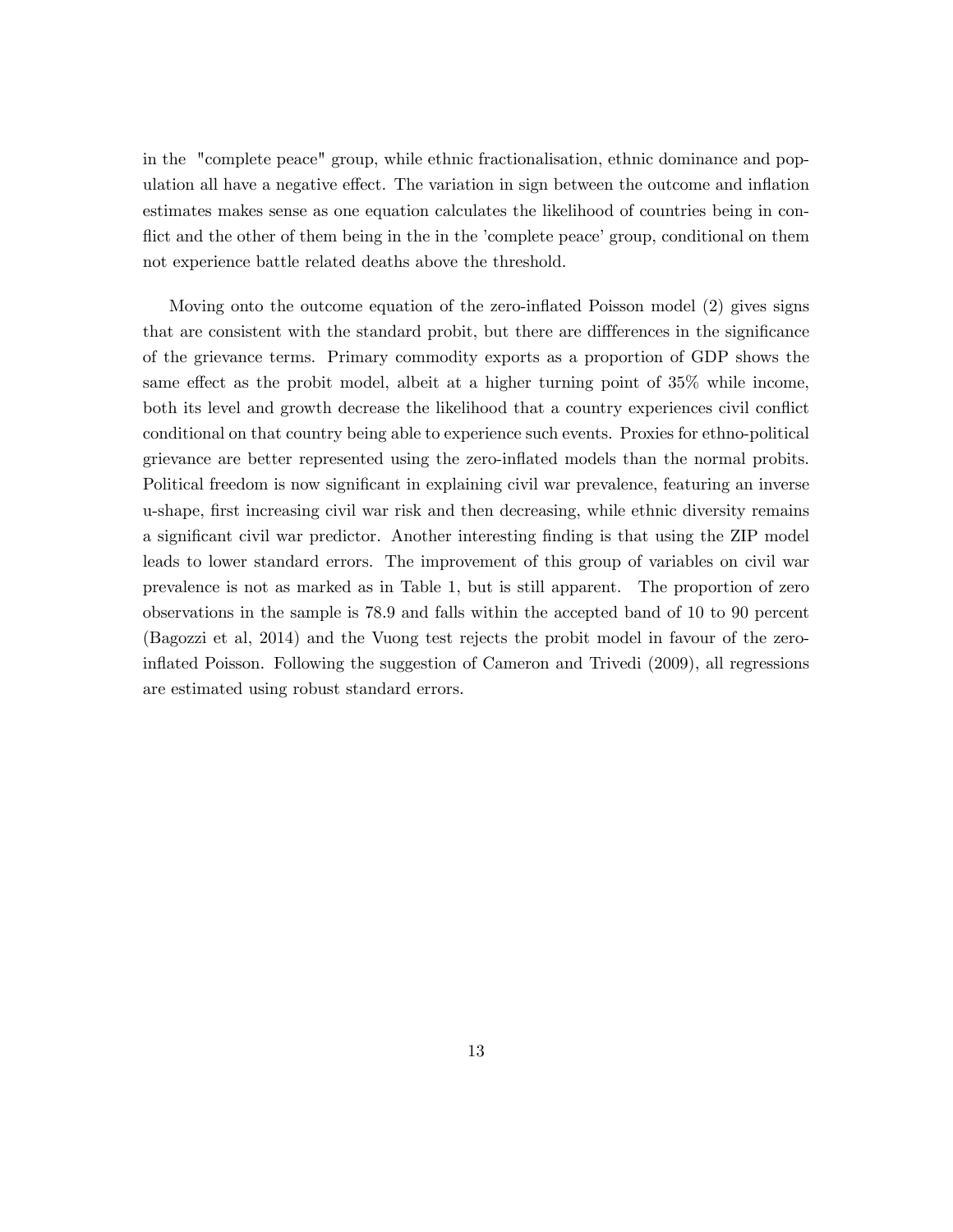|                              | $\left( 1\right)$ |            | (2)               |
|------------------------------|-------------------|------------|-------------------|
|                              | Probit            |            | <b>ZIP</b>        |
| <b>Explanatory Variables</b> | Outcome           | Outcome    | Inflation         |
| Opportunity Variables        |                   |            |                   |
| log real GDP                 | $-0.150*$         | $-0.082*$  | $2.842**$         |
|                              | (0.071)           | (0.034)    | (0.371)           |
| Real GDPPC Growth            | $-2.331**$        | $-1.851**$ | $7.894^{\dagger}$ |
|                              | (0.504)           | (0.540)    | (4.513)           |
| Primary Exports/GDP          | $-4.197**$        | $-5.571**$ |                   |
|                              | (1.087)           | (0.816)    |                   |
| Primary Exports/ $GDP2$      | $6.436**$         | $7.850**$  |                   |
|                              | (1.522)           | (1.323)    |                   |
| $log\%$ Mountainous          | $-0.050$          | 0.002      |                   |
|                              | (0.092)           | (0.027)    |                   |
| Grievance Variables          |                   |            |                   |
| Polity Index                 | 0.004             | $0.022**$  | $-0.649**$        |
|                              | (0.007)           | (0.006)    | (0.166)           |
| Polity Index <sup>2</sup>    | $-0.011**$        | $-0.009**$ | $0.087**$         |
|                              | (0.001)           | (0.001)    | (0.022)           |
| Eth Frac (F&L)               | $6.978**$         | $4.489**$  | $-4.222**$        |
|                              | (2.393)           | (0.874)    | (0.859)           |
| Eth Frac <sup>2</sup> (F&L)  | $-5.150*$         | $-3.573**$ |                   |
|                              | (2.424)           | (0.832)    |                   |
| Ethnic Dominance             | 0.380             | 0.110      | $-8.635**$        |
|                              | (0.299)           | (0.085)    | (1.347)           |
| Religious Frac               | $-0.236$          | 0.045      |                   |
|                              | (0.729)           | (0.200)    |                   |
| Control Variables            |                   |            |                   |
| log Population               | $0.546**$         | $0.198**$  | $-3.176**$        |
|                              | (0.118)           | (0.044)    | (0.407)           |
|                              |                   |            |                   |

Table 3: Probit, Poisson and Zero-Inflated Poisson of Civil War Prevalence 1960-2013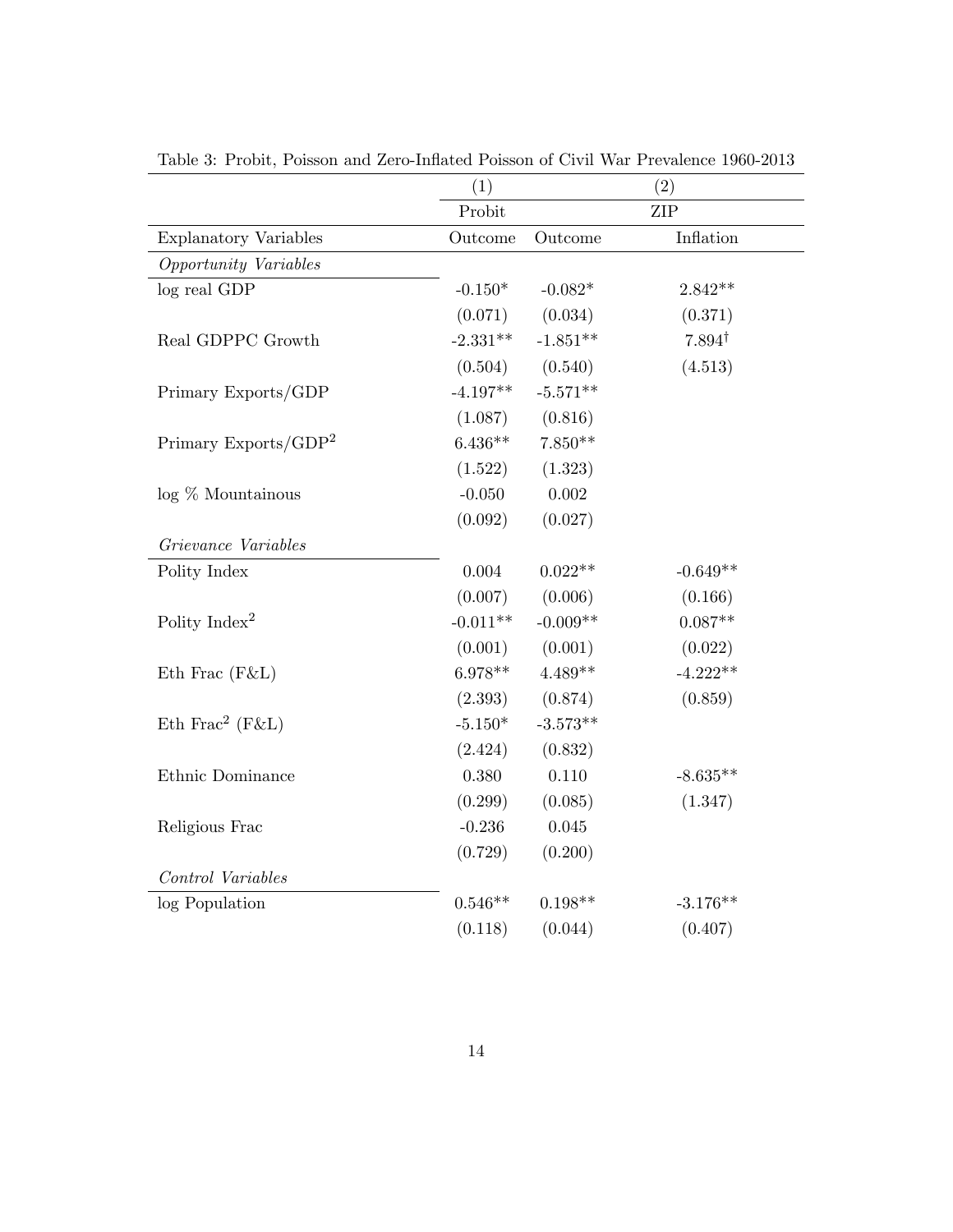| Cold War          | $-0.094$   | 0.072      | 0.017                 |             |
|-------------------|------------|------------|-----------------------|-------------|
|                   | (0.082)    | (0.071)    | (0.073)               |             |
| Rho               | $0.577**$  |            |                       |             |
|                   | (0.049)    |            |                       |             |
| Constant          | $7.783**$  |            | $-5.026**$ $-4.480**$ | $-15.841**$ |
|                   | (1.624)    | (0.547)    | (0.566)               | (3.350)     |
|                   |            |            |                       |             |
| Observations      | 4286       | 4286       | 4286                  |             |
| Zero Observations |            |            |                       | 3382        |
| Log likelihood    | $-1311.43$ | $-2050.02$ |                       | $-1985.01$  |
| Wald $\chi^2$     | 162.45     |            |                       |             |
| $\mathbf{R}^2$    |            | 0.113      |                       |             |
| Vuong test        |            |            |                       | 6.50        |
| AIC               |            | 4128.04    |                       | 4014.01     |

Notes: Standard errors in parentheses, \*\* p<0.01, \* p<0.05,  $\dagger$  p<0.1; AIC = Akaike information criterion

To consider the robustness of the results a number of alternative specifications were considered. Table 4 is one example, with horizontal income inequality and ethnic discrimination added in place of ethnic dominance and religious fractionalisation, which increased the number of observations by over 100. These results remain consistent with the earlier probit and zero-ináated Poisson models, although mountainous terrain now has a substantive positive and significant effect. As for the measure of income inequality, only negative horizontal inequality (relative gap between mean national income and income level of the poorest group) has a significant positive effect on the likelihood of civil war. Higher ethnic discrimination, measured as the proportion of the largest discriminated ethnic group to the group in power, is also estimated to increase the likelihood of civil war. This suggest that discrimination and high income inequality with the poorest group decrease the odd, but as income inequality between the richest group and the country level increases, the likelihood of being a peaceful country also increases. The chances of not being in "complete" peaceî or likelihood of violence are driven by the lower income, which form the majority of a countries population. As before, the Vuong test and AIC statistics concludes that the zero-inflated Poisson is preferred to the standard probit.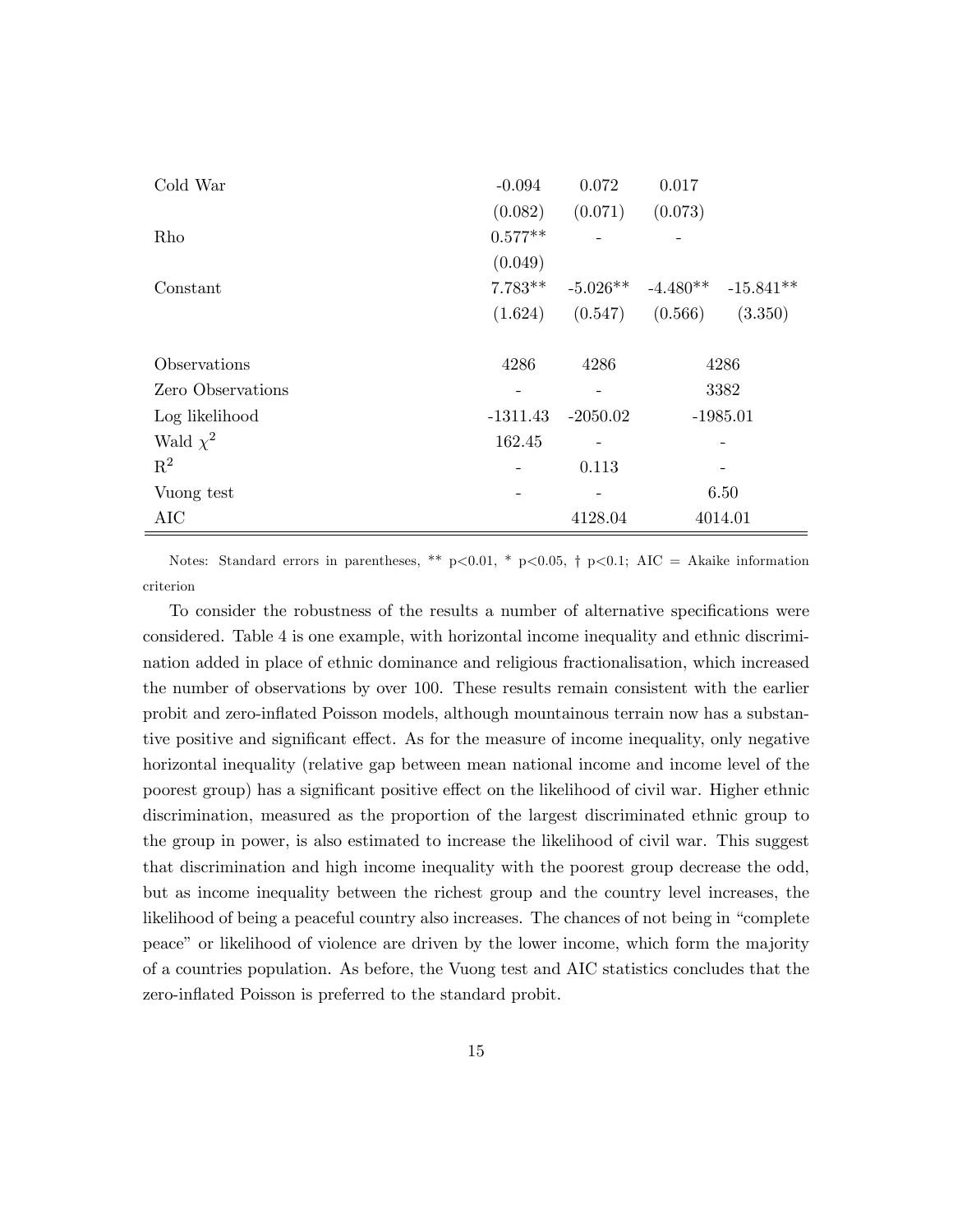|                              | (1)                |                | (2)            |
|------------------------------|--------------------|----------------|----------------|
|                              | Probit             |                | <b>ZIP</b>     |
| <b>Explanatory Variables</b> | Outcome            | Outcome        | Inflation      |
| Opportunity Variables        |                    |                |                |
| $log$ real ${\rm GDP}$       | $-0.186**$         | $-0.086*$      | $1.063**$      |
|                              | (0.072)            | (0.034)        | (0.234)        |
| Real GDPPC Growth            | $-2.520**$         | $-2.115**$     | $2.035^{\ast}$ |
|                              | (0.505)            | (0.537)        | (1.037)        |
| Primary Exports/GDP          | $-4.390**$         | $-3.663**$     |                |
|                              | (1.095)            | (0.834)        |                |
| Primary Exports/ $GDP2$      | $6.578**$          | $4.524*$       |                |
|                              | (1.558)            | (1.401)        |                |
| $log\%$ Mountainous          | $-0.033$           | $0.056^{\ast}$ |                |
|                              | (0.091)            | (0.027)        |                |
| Grievance Variables          |                    |                |                |
| Polity Index                 | $0.003\,$          | $0.040**$      | $-0.098*$      |
|                              | (0.010)            | (0.007)        | (0.051)        |
| Polity Index <sup>2</sup>    | $-0.010**$         | $-0.004**$     | $0.023**$      |
|                              | (0.001)            | (0.001)        | (0.006)        |
| Eth Frac (FL)                | $7.841**$          | $4.528**$      | $-3.322*$      |
|                              | (2.218)            | (0.794)        | (1.624)        |
| Eth Frac <sup>2</sup> (FL)   | $-6.151**$         | $-3.723**$     |                |
|                              | (2.152)            | (0.710)        |                |
| $\log$                       | $0.795**$          | $1.135**$      | $-18.700**$    |
|                              | (0.218)            | (0.168)        | (4.932)        |
| phi                          | $-0.275^{\dagger}$ | $-0.084$       | $4.073**$      |
|                              | (0.148)            | (0.109)        | (1.359)        |
| nhi                          | $0.640**$          | $0.230^{\ast}$ | $-1.461*$      |
|                              | (0.239)            | (0.067)        | (0.661)        |
| Control Variables            |                    |                |                |
| Population                   | $0.567**$          | $0.202**$      | $-2.227**$     |
|                              | (0.119)            | (0.045)        | (0.508)        |

Table 4: Probit, Poisson and Zero-Inflated Poisson of Civil War Prevalence 1960-2013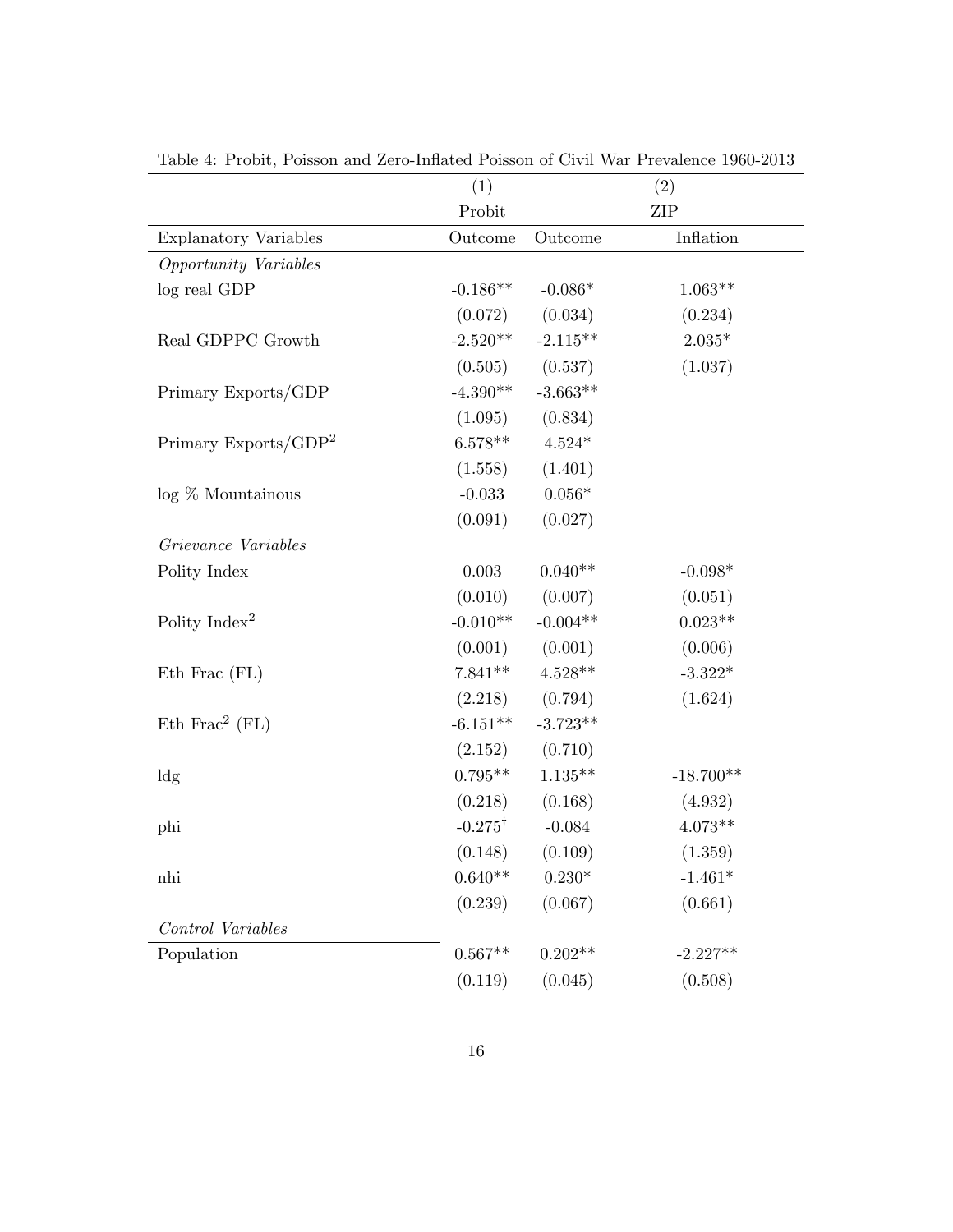| Cold War          | 0.014      | $-0.079$   | $-0.122^{\dagger}$              |
|-------------------|------------|------------|---------------------------------|
|                   | (0.083)    | (0.073)    | (0.074)                         |
| Rho               | $0.573**$  |            |                                 |
|                   | (0.051)    |            |                                 |
| Constant          | $7.840**$  |            | $-5.461**$ $-3.854*$ $-5.641**$ |
|                   | (1.566)    |            | $(0.542)$ $(0.590)$<br>(1.126)  |
|                   |            |            |                                 |
| Observations      | 4390       | 4390       | 4390                            |
| Zero Observations |            |            | 3481                            |
| Log likelihood    | $-1318.83$ | $-2025.06$ | $-1950.79$                      |
| Wald $\chi^2$     | 172.30     |            |                                 |
| $\mathbf{R}^2$    | -          | 0.151      |                                 |
| Vuong test        |            |            | 8.67                            |
| AIC               |            | 4080.12    | 3951.58                         |

Notes: Standard errors in parentheses, \*\*  $p<0.01$ , \*  $p<0.05$ , †  $p<0.1$ 

 $AIC = Akaike information criterion,  $lg = \text{largest discriminated ethnic group}, \text{phi} = \text{positive horizontal}$$ inequality (relative gap between mean national income and income level of the richest group), nhi = negative horizontal inequality (relative gap between mean national income and income level of the poorest group)

Other variants of the zero-inflated Poisson were estimated replacing primary commodity exports with either mineral dependence, oil production and oil export; replacing the polity index with the freedom house measure, democracy and autocracy dummies; substituting income variables with urbanisation rate and life expectancy; and adding an Africa dummy showed the results to be relaively robust., with primary commodity dependence increases civil war risk, democracy, political freedom and higher urbanisation decrease civil war risk, and surprisingly the Africa dummy having special effect.<sup>9</sup>

The main results found in this article are twofold. Firstly, unlike most historical articles, explanations of civil war risk seems to rest with both greed and grievance variables. Secondly, regressions of civil war prevalence seems to perform better using the zero-inflated probit than the ordinary probit. The zero-inflated probit is able to statistically account for observable and latent factors that produce different types of peace observations. In the

<sup>&</sup>lt;sup>9</sup>See appendix Table A1 and A2 for the additional results.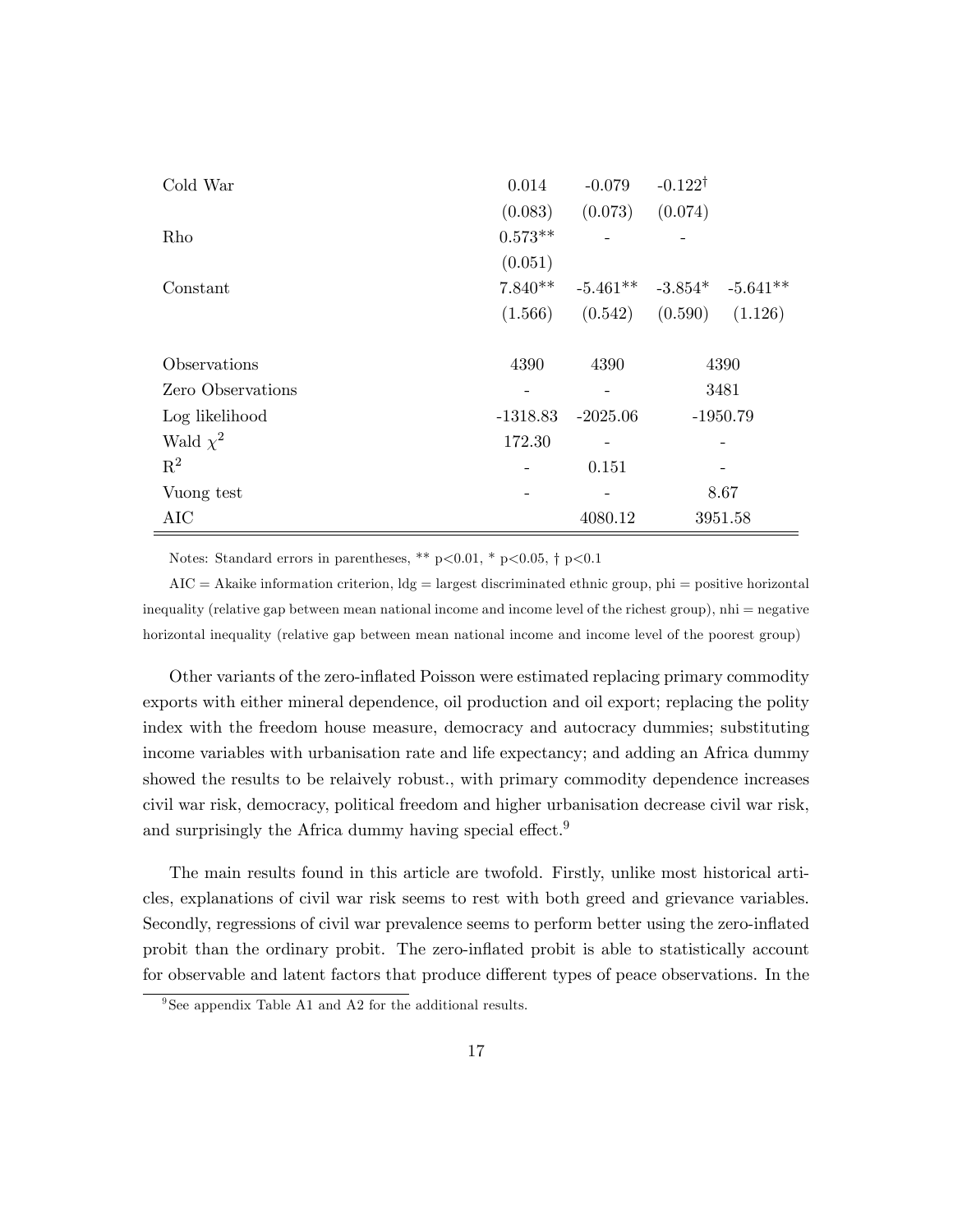way the inflation equation was able to provide substantial insight on the different types of peace observations and its data generating process, while the outcome equation showed coefficient estimates that are more accurate on conflict outcome than standard probits.

Although the opportunity variables were always significant in both the standard probit and zero-inflated probits, it is the grievance variables that have provided the greatest insight. In the case of the ordinary probit, model misspecification has biased the estimates giving greater weighting to opportunity variables over grievance variables. This led to most empirical work to find opportunity or income variables as the main determinant of civil conflict, brandishing grievance type variables as having little explanatory power. As one takes a deeper look at what type of country is mostly associated with the always zero or "complete peace" group, the answer is often high income. By not distinguishing the different zeroes, the normal probit gave a likelihood of war calculation that included countries conditioned to not experience such an event. These countries main attribute is high income, and thus income variables were estimated with greater emphasis and significance, crowding out the grievance variables explanatory power.

By using a zero-inflated probit estimation process, greed and grievance variables are given equal emphasis, resulting in a clearer picture that both ethno-political and economic grievance matter, with substantial explanatory power in predicting civil war risk.

#### 5 CONCLUSION

This paper has made a contribution to the burgeoning literature on the determinants of civil conflict by highlighting the possible impact of using the standard probit modes to model a situation when the binary conflict dependent variable is characterised by excess zeros. In such cases the zeros are not homogenous and the standard models do not account for the factors that produce the high proportion of zeroes. In the case of peace there is a big difference between a zero that reflects peace in a peaceful country and one that reflects a lull in conflict, where the number of battle deaths used in the definition of conflict falls below the threshold used to construct the variable. There is a more satifactory approach that has been suggeseted by Bagozzi et al  $(2014)$ , a zero-inflated model, which treats the excess zeroes as a heterogeneous group of observations, accounting for observable and unobservable factors that produce the different types of zeroes.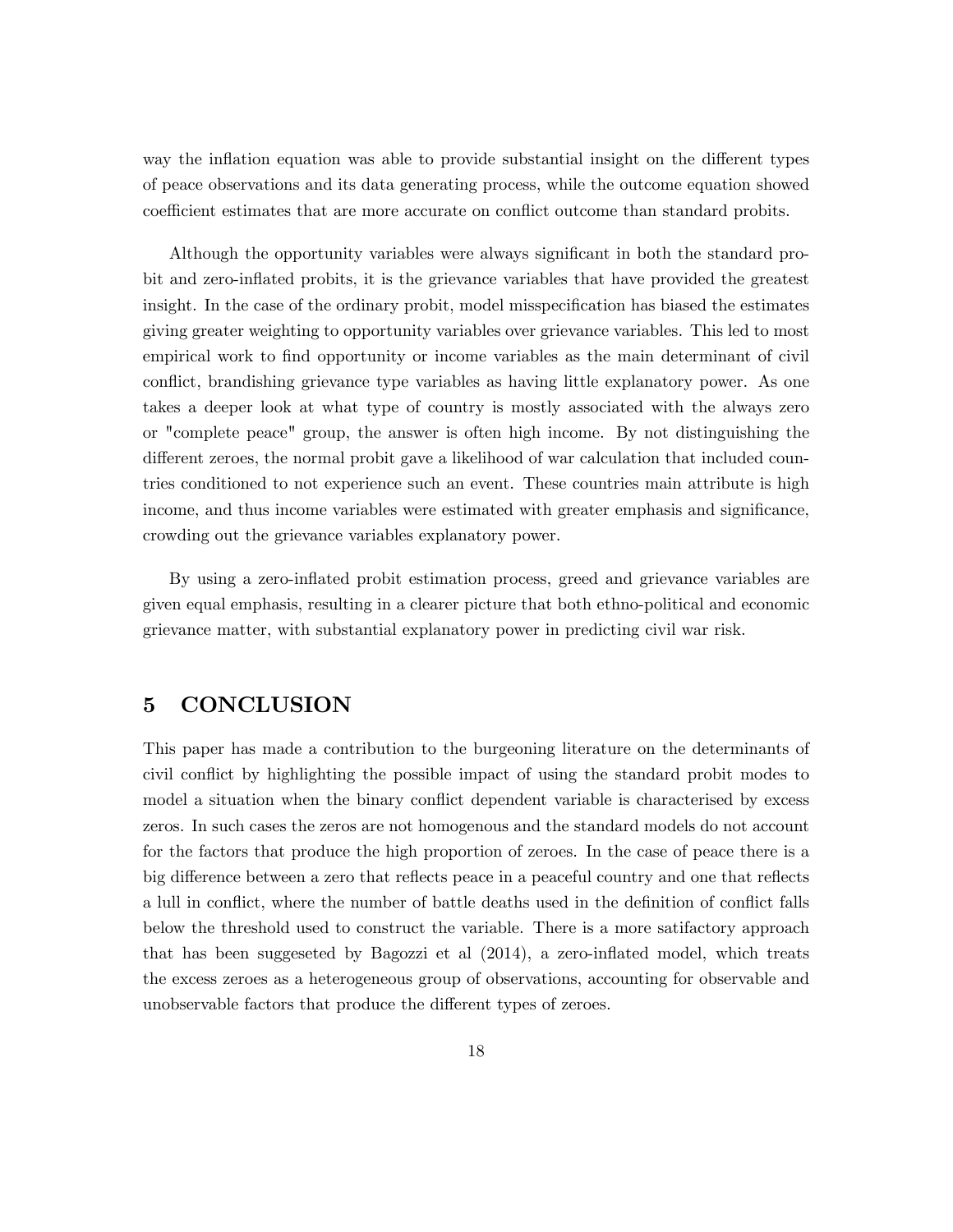Applying this model to Elbadawi and Sambanis (2002) data and using their model specification, showed that, differing results with the grievance terms becaming more significant. An intriguing result, that suggests that if these model can been used earlier the trajectory of the greed-grivance debate might have been different. Doing a similar exercise on an updated dataset of 134 countries for the period 1960 and 2013, and using a general greed-grievance empirical specification, provided further support for the need to recognise the problem of too many zero and deal with it within zero ináated model framework. Again grievance terms had reduced standard errors from the standard probit, with Polity variable showing signifiance and ethnicity and inequality being found to play a significant role: a contrast to earlier studies. The implications resulting from this study suggests a need for future research to recognise the heterogeneity of observations that have so far been treated as homogenous peace and assigned values of zero to try to better understand the heterogeneous process that are generating these outcomes.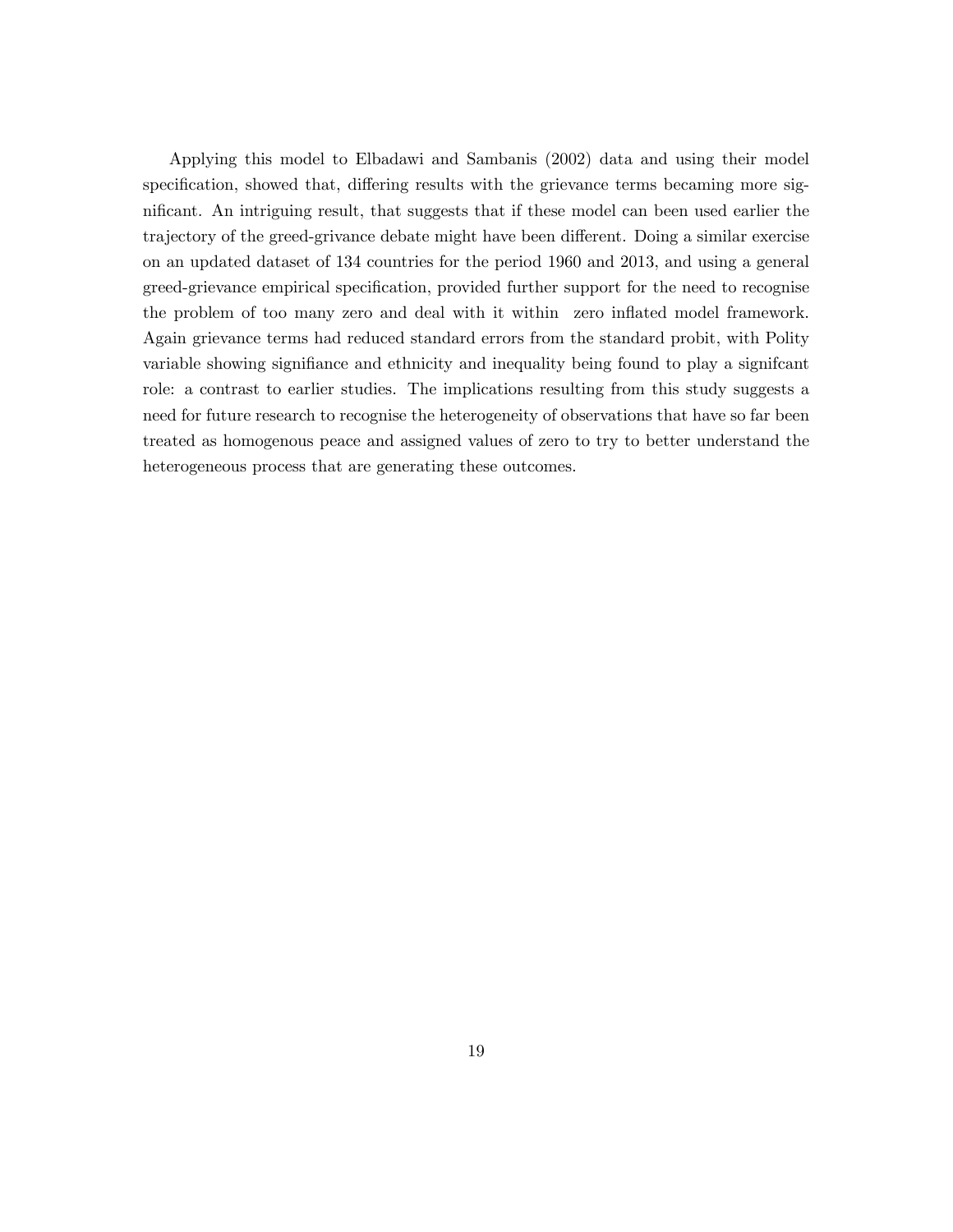#### 6 REFERENCES

Bagozzi, B. E., Hill, D. W., Moore, W. H. and Mukherjee, B. (2014) Modelling two types of peace: the zero-inflated ordered probit (ZiOP) model in conflict research. Journal of Conflict Resolution.

Available: http://jcr.sagepub.com/content/early/2014/02/03/0022002713520530

Benoit, K. (1996) Democracies really are more pacific (in general): Reexamining regime type and war involvement. The Journal of Conflict Resolution  $40(4)$  636-657.

Blattman, C and Miguel, E. (2010) Civil war. Journal of Economic Literature  $48(1)$ 3-57.

Buhaug, H., Cederman, L., and Gleditsch, K. S. (2014) Square pegs in round holes: Inequalities, grievances and civil war. International Studies Quarterly 58 418-431.

Cameron, C. and Trivedi, P. K (2009) Microeconometrics using stata. College Station, TX: Stata Press.

Collier, P. and Hoeffler, A. (2004) Greed and grievance in civil war. *Oxford Economic* Papers 56(4) 563-595.

Collier, P., Hoeffler, A., and Soderbom, M. (2004) On the duration of civil war. *Journal* of Peace Research 41(3) 253-73.

Easterly, W. and Levine, R. (1997) Africaís growth tragedy: policies and ethnic divisions. Quarterly Journal of Economics 113 203-49.

Elbadawi, I. and Sambanis, N. (2002) How much war will we see?: Explaining the prevalence of civil war. Journal of Conflict Resolution 46(3) 307-334.

Fearon, J. D. and Laitin, D. D. (2003) Ethnicity, insurgency, and civil war. The American Political Science Review 97(1) 75-90.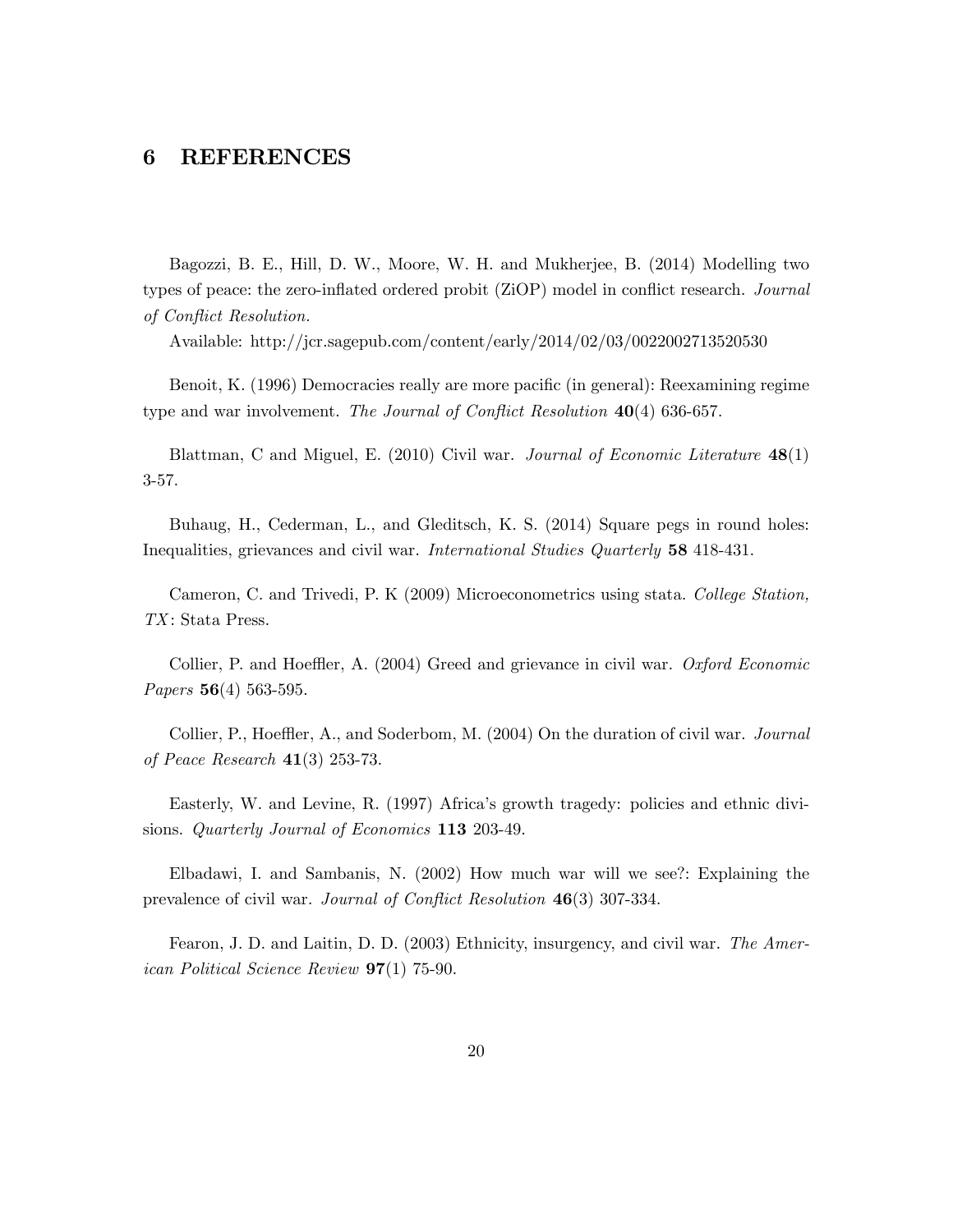Fearon, J. D. (2005) Primary commodity exports and civil war. *Journal of Conflict* Resolution 49(4) 483-507.

Hall, D. B. (2000) Zero-inflated Poisson and binomial regression with random effects: A case study. Biometrics 56 1030-1039.

Harris, M. N and Zhao, X. (2007) A zero-inflated ordered probit model, with an application to modelling tobacco consumption.Journal of Econometrics 141 1073-1099.

Hegre, H., Ellingsen, T., Gates, S., and Gleditsch, N. P. (2001) Towards a democratic civil peace? Democracy, political change, and civil war, 1816-1992. American Political Science Review 95(1) 33-48.

Kalyvas, S. N. and Kocher, M. (2007) How free is free riding in civil wars? Violence, insurgency, and the collective action problem. World Politics  $59(2)$  177-216.

Lambert, D. (1992) Zero-inflated Poisson regression, with an application to defects in manufacturing. Technometrics **34**(1) 1-14.

Richardson, L. F. (1960) Statistics of deadly quarrels. Pittsburgh, PA: Boxwood Press.

Ross, M. L. (2013) Oil and Gas Data, 1932-2011.

Available: http://hdl.handle.net/1902.1/20369 UNF:5:dc22RlDasveOTAJvwIjBTA [Data source].

Vance, C. and Ritter, N. (2014) Is peace a missing value or a zero? On selection models in political science. Journal of Peace Research  $51(4)$  528-540.

Vuong, Q. H. (1989) Likelihood ratio tests for model selection and non-nested hypothesis. Econometrica  $57(2)$  307-333.

Wilkinson, D. (1980) Deadly quarrels: Lewis F. Richardson and the statistical study of war. Berkeley, CA: The University of California Press.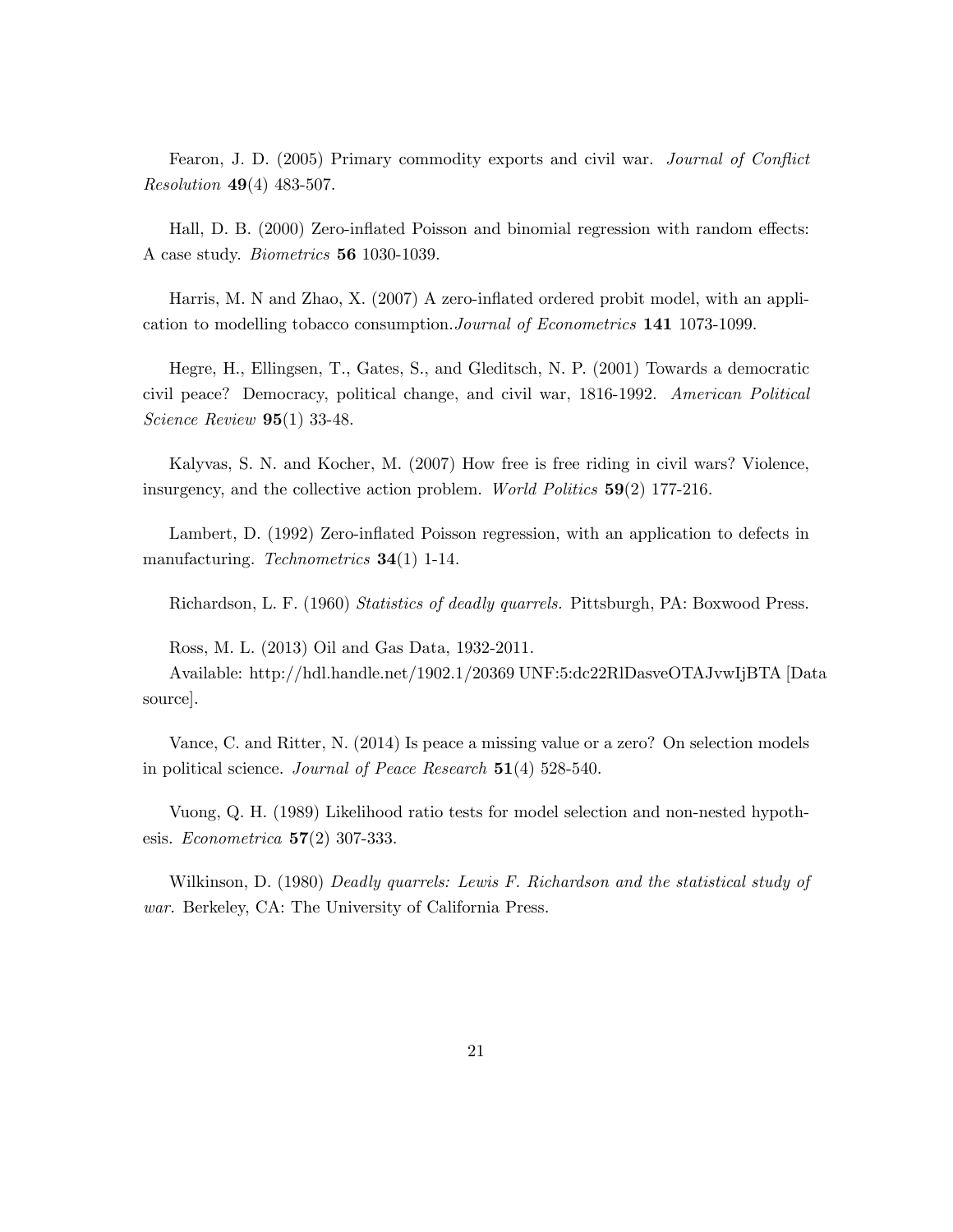# 7 APPENDIX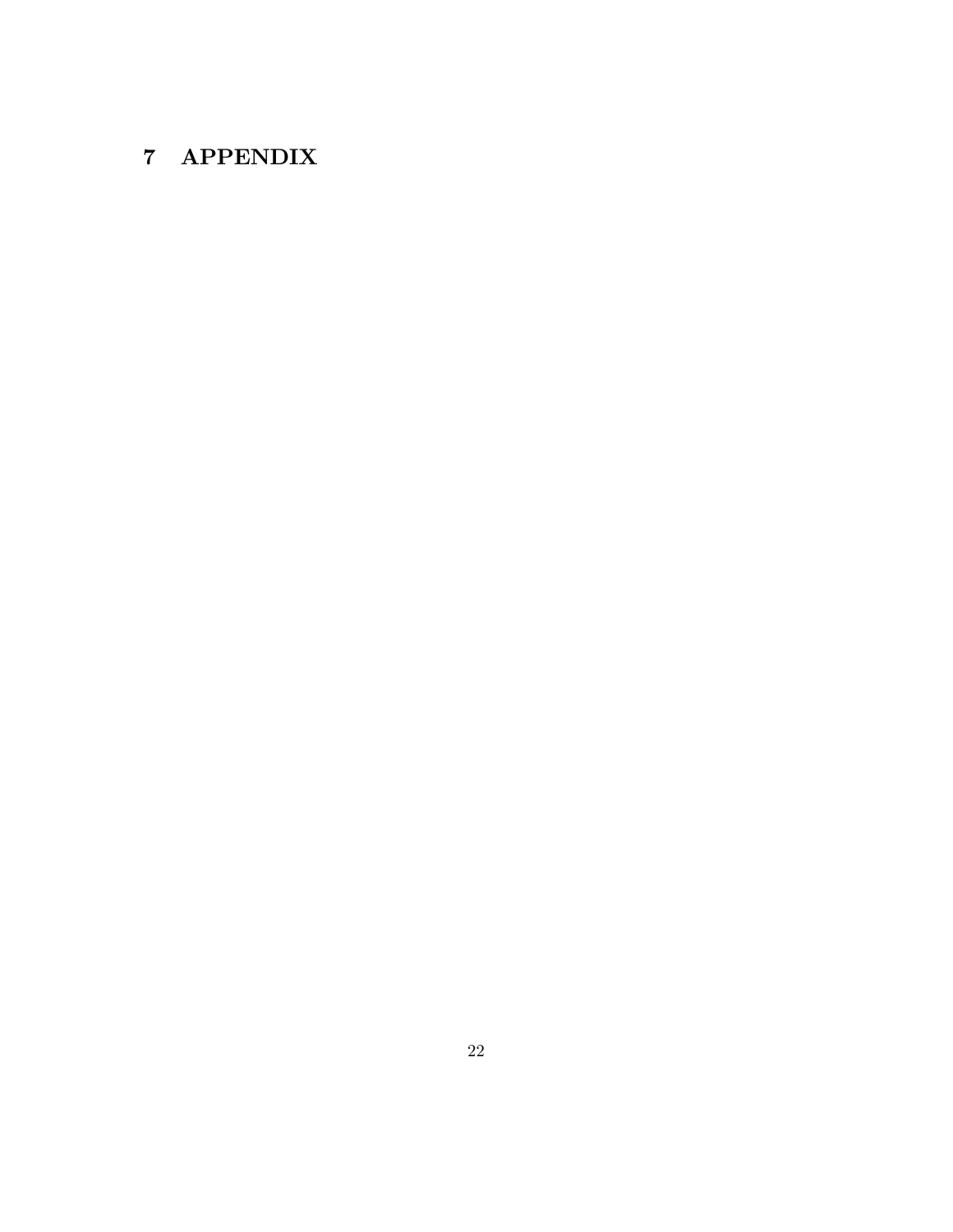|                              | (1)         |             |            | (2)         | (3)        |             |  |
|------------------------------|-------------|-------------|------------|-------------|------------|-------------|--|
| <b>Explanatory Variables</b> | Outcome     | Inflation   | Outcome    | Inflation   | Outcome    | Inflation   |  |
| Opportunity Variables        |             |             |            |             |            |             |  |
| Mineral Dependence           | $0.287**$   |             |            |             |            |             |  |
|                              | (0.075)     |             |            |             |            |             |  |
| Oil Export Dependent         |             |             | 0.148      |             |            |             |  |
|                              |             |             | (0.108)    |             |            |             |  |
| Oil Production               |             |             |            |             | $-0.042$   |             |  |
|                              |             |             |            |             | (0.140)    |             |  |
| Oil Production <sup>2</sup>  |             |             |            |             | 0.002      |             |  |
|                              |             |             |            |             | (0.005)    |             |  |
| log real GDP                 | $-0.092*$   | $0.409**$   | $-0.070$   | $0.416**$   | $-0.306**$ | $0.249*$    |  |
|                              | (0.042)     | (0.064)     | (0.042)    | (0.061)     | (0.069)    | (0.114)     |  |
| Real GDPPC Growth            | $-2.079**$  | 2.067       | $-2.342**$ | 1.418       | $-3.080**$ | $-2.343$    |  |
|                              | (0.589)     | (1.837)     | (0.623)    | (1.198)     | (0.723)    | (1.809)     |  |
| $log\%$ Mountains            | $0.127**$   |             | $0.101**$  |             | $0.137**$  |             |  |
|                              | (0.027)     |             | (0.026)    |             | (0.038)    |             |  |
| Grievance Variables          |             |             |            |             |            |             |  |
| Polity Index                 | $0.043**$   | $0.078**$   | $0.044**$  | $0.073**$   | $0.080**$  | $0.318**$   |  |
|                              | (0.008)     | (0.021)     | (0.008)    | (0.019)     | (0.009)    | (0.062)     |  |
| Polity Index <sup>2</sup>    | $-0.004**$  |             | $-0.003**$ |             | $0.004**$  |             |  |
|                              | (0.001)     |             | (0.001)    |             | (0.002)    |             |  |
| Eth Frac $(F&L)$             | $5.265***$  | $1.191**$   | $5.367**$  | $1.187**$   | $5.254***$ | $-1.123$    |  |
|                              | (0.737)     | (0.384)     | (0.741)    | (0.374)     | (1.037)    | (0.656)     |  |
| Eth Frac $(F&L)^2$           | $-4.392**$  |             | $-4.288**$ |             | $-4.908**$ |             |  |
|                              | (0.672)     |             | (0.672)    |             | (1.007)    |             |  |
| $\operatorname{ldg}$         | $0.436*$    | $-12.581**$ | $0.374*$   | $-12.392**$ | $1.169**$  | $-20.612**$ |  |
|                              | (0.191)     | (1.704)     | (0.192)    | (1.621)     | (0.288)    | (3.585)     |  |
| phi                          | $\,0.094\,$ | $0.596**$   | $0.103\,$  | $0.589**$   | $0.103\,$  | $1.246**$   |  |
|                              | (0.091)     | (0.091)     | (0.098)    | (0.088)     | (0.105)    | (0.185)     |  |
| nhi                          | $0.224**$   | $-0.710**$  | $0.195**$  | $-0.774**$  | $0.381**$  | $-0.261$    |  |
|                              | (0.072)     | (0.210)     | (0.072)    | (0.225)     | (0.097)    | (0.244)     |  |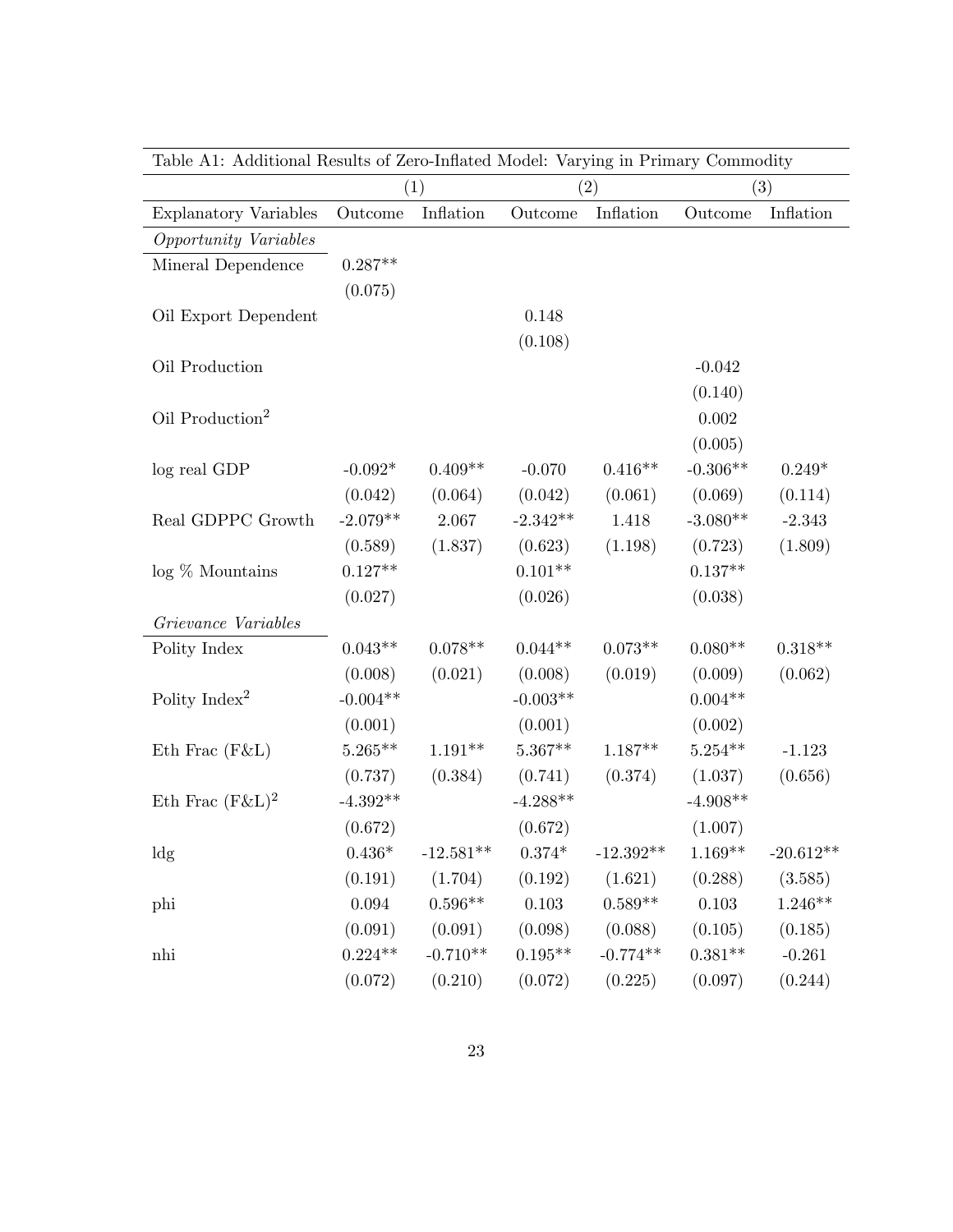| <i>Control Variables</i> |            |            |            |            |            |            |
|--------------------------|------------|------------|------------|------------|------------|------------|
| log Population           | $0.126**$  | $-0.966**$ | $0.104*$   | $-0.943**$ | $0.223**$  | $-1.291**$ |
|                          | (0.049)    | (0.086)    | (0.048)    | (0.081)    | (0.097)    | (0.198)    |
| Cold War                 | $-0.117$   |            | $-0.095$   |            | $-0.225*$  |            |
|                          | (0.073)    |            | (0.075)    |            | (0.095)    |            |
| Africa                   | 0.126      |            | 0.172      |            | $0.630**$  |            |
|                          | (0.096)    |            | (0.096)    |            | (0.143)    |            |
| Constant                 | $-2.768**$ | $5.491**$  | $-2.788**$ | $5.128**$  | 0.389      | $13.058**$ |
|                          | (0.742)    | (1.091)    | (0.754)    | (1.000)    | (1.855)    | (2.997)    |
| Observations             | 4460       |            | 4460       |            | 2478       |            |
| Zero Observations        | 3543       |            | 3543       |            | 1910       |            |
| Log Likelihood           | $-2335.26$ |            | $-2341.71$ |            | $-1308.27$ |            |
| Vuong test               |            | 8.16       | 8.13       |            | 7.13       |            |

Notes: Standard errors in parentheses, \*\* p<0.01, \* p<0.05

ldg = largest discriminated ethnic group, phi = positive horizontal inequality (relative gap between mean national income and income level of the richest group), nhi = negative horizontal inequality (relative gap between mean national income and income level of the poorest group)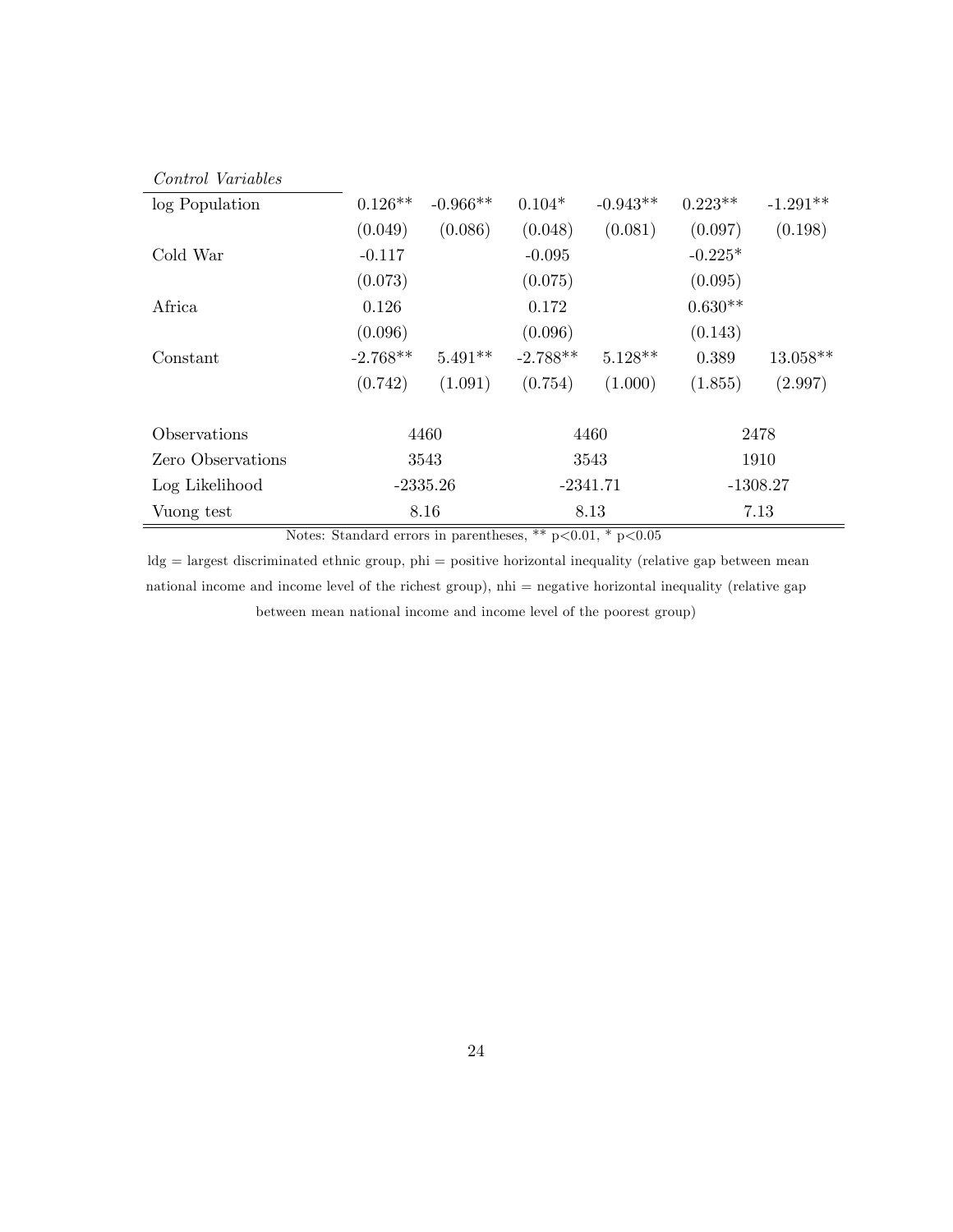|                              |            | (1)         |                    | (2)         | (3)        |             |
|------------------------------|------------|-------------|--------------------|-------------|------------|-------------|
| <b>Explanatory Variables</b> | Outcome    | Inflation   | Outcome            | Inflation   | Outcome    | Inflation   |
| Opportunity Variables        |            |             |                    |             |            |             |
| log Real GDP                 |            |             |                    |             | $-0.066$   | $0.403**$   |
|                              |            |             |                    |             | (0.037)    | (0.056)     |
| Real GDPPC Growth            |            |             |                    |             | $-2.262**$ | 0.774       |
|                              |            |             |                    |             | (0.457)    | (0.822)     |
| Primary Exports/GDP          | $-2.212**$ |             | $-1.838**$         |             | $-1.605*$  |             |
|                              | (0.667)    |             | (0.686)            |             | (0.739)    |             |
| Primary Exports/ $GDP2$      | 1.958      |             | 1.618              |             | 1.522      |             |
|                              | (1.129)    |             | (1.147)            |             | (1.253)    |             |
| Urbanisation Rate            | $-0.103*$  | $1.217**$   |                    |             |            |             |
|                              | (0.049)    | (0.242)     |                    |             |            |             |
| Life Expectancy              |            |             | $-0.887**$         | $1.861**$   |            |             |
|                              |            |             | (0.233)            | (0.575)     |            |             |
| $\Delta$ Life Expectancy     |            |             | $-7.353**$         | $-8.988$    |            |             |
|                              |            |             | (2.280)            | (6.213)     |            |             |
| $log\%$ Mountains            | $0.048*$   |             | $0.075**$          |             | $0.0788**$ |             |
|                              | (0.029)    |             | (0.024)            |             | (0.026)    |             |
| Grievance Variables          |            |             |                    |             |            |             |
| Polity Index                 | $0.034**$  | $0.277**$   | $0.032**$          | $0.102**$   |            |             |
|                              | (0.006)    | (0.058)     | (0.007)            | (0.028)     |            |             |
| Polity Index <sup>2</sup>    | $-0.006**$ |             | $-0.008**$         |             |            |             |
|                              | (0.001)    |             | (0.001)            |             |            |             |
| Democracy                    |            |             |                    |             | $-0.420**$ | $1.123**$   |
|                              |            |             |                    |             | (0.099)    | (0.186)     |
| Eth Frac $(F&L)$             | $5.702**$  | 0.253       | $6.011**$          | $1.116**$   | $5.859**$  | $1.346**$   |
|                              | (0.658)    | (0.472)     | (0.669)            | (0.403)     | (0.733)    | (0.372)     |
| Eth Frac $(F&L)^2$           | $-4.570**$ |             | $-4.710**$         |             | $-4.526**$ |             |
|                              | (0.593)    |             | (0.603)            |             | (0.674)    |             |
| ldg                          | $1.134***$ | $-17.760**$ | $0.767^{\ast\ast}$ | $-11.626**$ | $0.476**$  | $-12.890**$ |
|                              | (0.139)    | (2.687)     | (0.187)            | (2.006)     | (0.181)    | (1.645)     |
| phi                          | $0.199*$   | $1.153**$   | $0.186*$           | $0.717**$   | $0.178*$   | $0.575**$   |
|                              | (0.077)    | (0.167)     | (0.081)            | (0.089)     | (0.081)    | (0.075)     |
| nhi                          | $0.185**$  | $-0.652*$   | $0.207**$          | $-0.439$    | $0.203**$  | $-0.773**$  |
|                              | (0.064)    | (0.268)     | (0.074)            | (0.283)     | (0.072)    | (0.242)     |
|                              |            |             |                    |             |            |             |